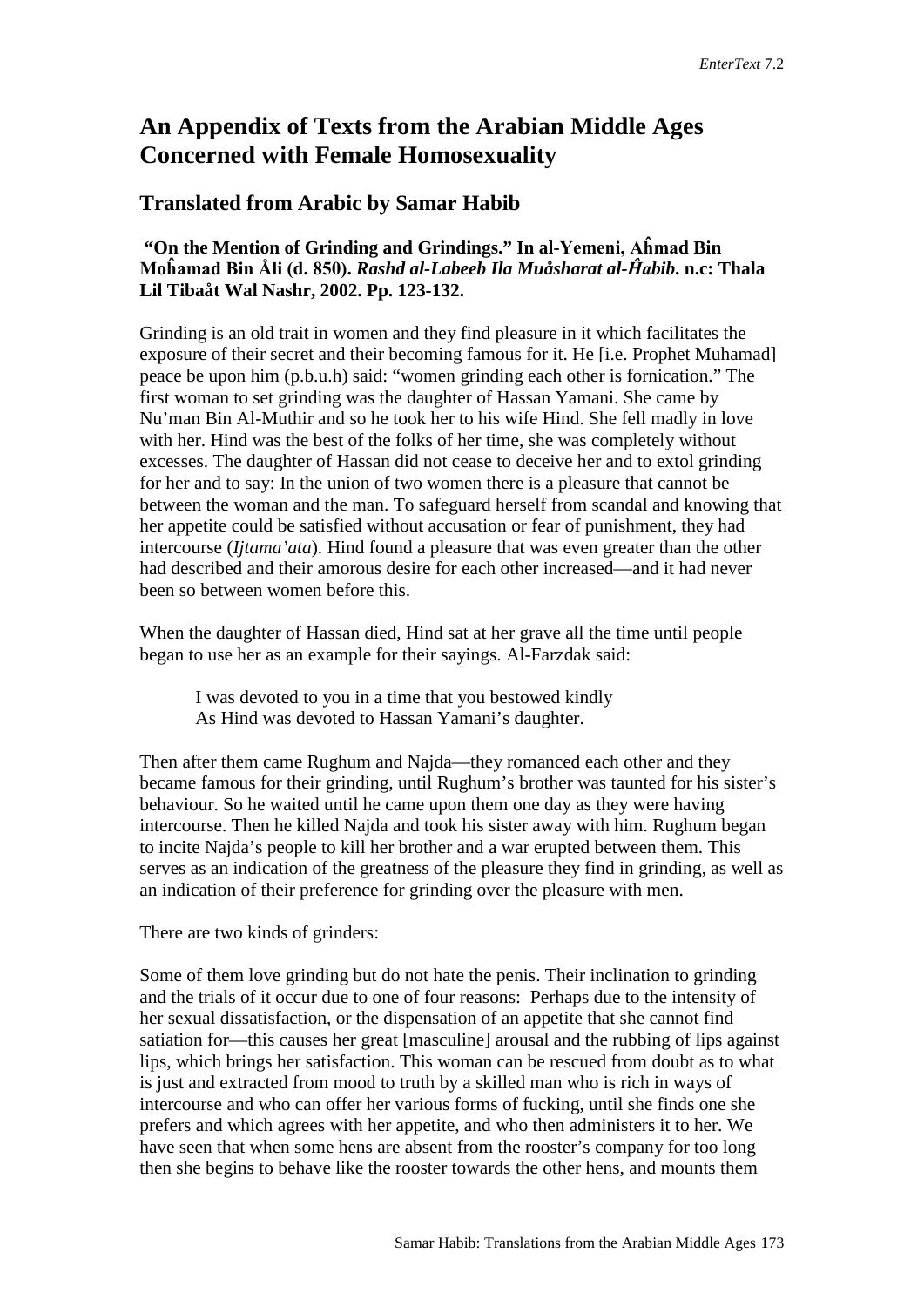and crows a cockcrow. However, when she comes by the rooster and hears his crow and learns from him the truth of the mount then she would cease to crow or to mount other hens.

I have seen a woman who became famous for grinding and [masculine] arousal then appeared in her speech, but then she married and left grinding and her attributes became softer.

As for ignorance of the beauty of marriage and overlooking its capacities, then this is also easily demonstrable and the woman is close to returning to what is just. It has been said that a grinder saw the erect penis of a man and so she said: "There is a pestle like this in the world while I have been knocking at my door with the palm of my hand for twenty years?" Then she left grinding and desired men.

Some resort to this to obviate pregnancy because they hate children, and to avoid scandal. In this way such a woman takes up grinding to fulfil her needs. Sometimes a woman would be from her beginning dominated, commanded by a woman to whom she is a subordinate and whose orders she is unable to refuse. Alternatively what she has hated is then made attractive to her, so that when she tastes the pleasures of the act then she wishes to continue in this, and then likes to do this to another in order to give her the pleasure that she has found. The other woman is then as passive during this act as the beardless (*Amrad,* i.e. young man, boy), who when released from the grips of sodomy then is not concerned with anything more than becoming a sodomite.

#### The second kind:

This is a woman who is masculine (*Mutathakeera*) in appearance and this becomes apparent in her from an early age. She competes with men and resembles them and scorns (haughtily rejects) submitting to them. She rejects being fucked and undermines penises and competes with men over deflowering other women, and she equals the men in jealousy over and protection of women. Finally she fucks the *Amrad* when she becomes erect. They have said: When she is erect something comes out from below her stomach that looks like a cock's comb. However, this decription is not accurate: it is a thin bone which is found above the penis-entrance [i.e. vagina], which resembles the nose bone. She climbs up on the vagina of her passive subject and she rubs her with it. When she does this they both feel a pleasure greater than marriage—the pleasure is greater for the active one. When she rubs against the vagina of the woman to whom this is done, then it emerges quite significantly like babyteeth, except that it is long not wide, and they both find a pleasure greater than that to be found in marriage. And if the man intended that particular place in the woman with his penis then it would appear for him, and he would see from her pleasure and her disintegration what I have here mentioned.

The beardless's (*Amrad's*) anus would be made to bleed when she fucks him. He would then be deluded into thinking that this is something that came out of her vagina—it is rather from the roughness of her hair and the intensity with which she feels herself against him. And the grinder does everything during grinding that the man does in marriage, such as embracing, holding and kissing—as well as grinding on each side and sitting between bent and open legs, which is called *Al-Koori*, and this allows her to access the behind. She only does this when fucking the *Amrad*.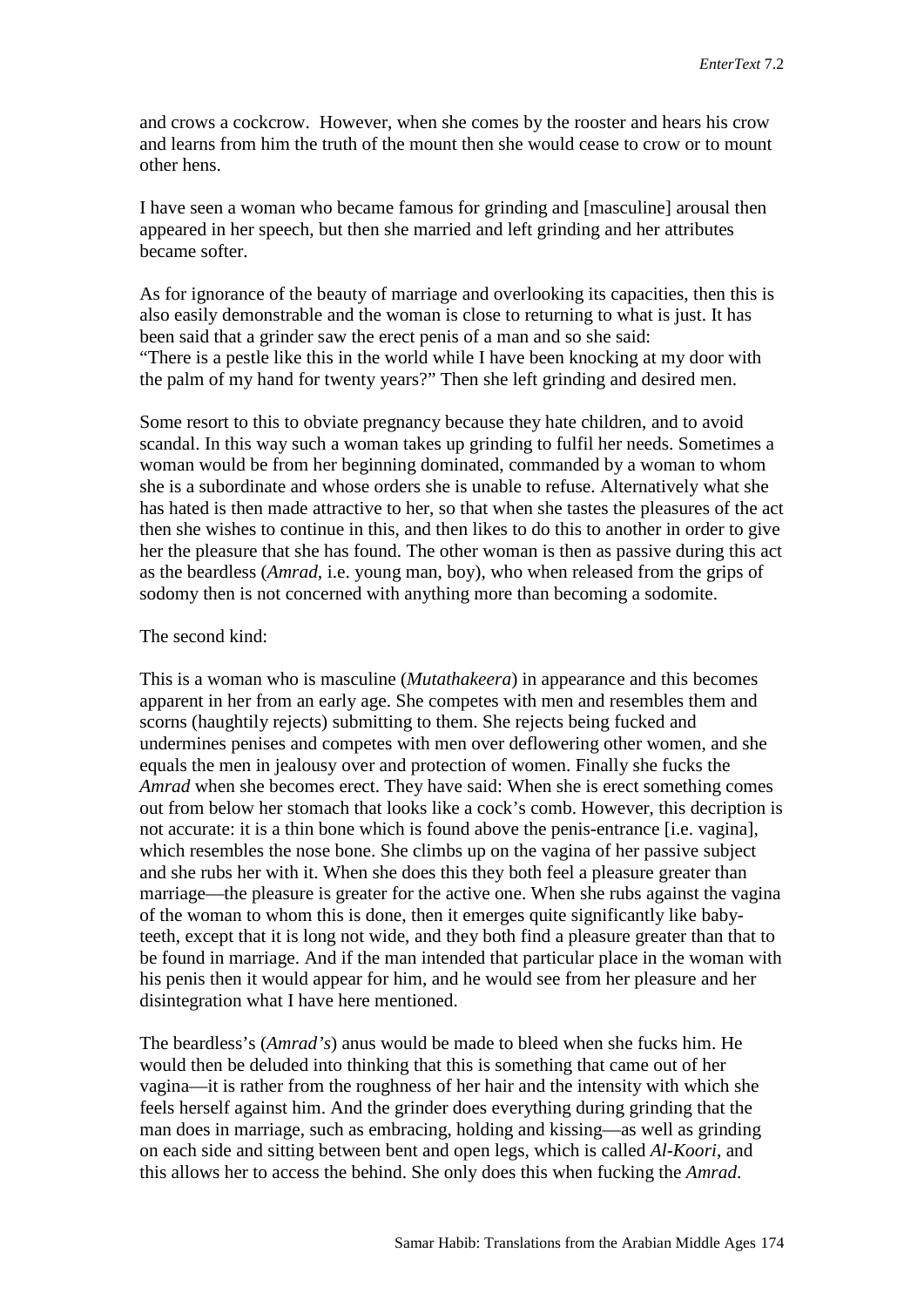If such a woman fucked and became pregnant, then she does not do this because she craves to fuck men, but she does because a particular man suits her own purposes, and so she desires to have sex with him and no other man.

A grinder wrote to a woman who is afraid of pregnancy (*Mutqeeya*) saying:

This is my parchment; I give to you, by my life So look at what I have written in it and consider it I see nothing ill about you You can reveal what I say or veil it... For if you see reason in what I say then accept it And if not then leave it be.

And come to me consciously and contemplatively so that I can show you a concubine who is no less beautiful than you are, nor inadequate in perfection, whose hair is black as coal and whose bosom is soft and whose breast is firm and whose hips are even more so, and who possesses an elegant waist and who is as hot as a stout bull, eloquent, elegant, cute, seductive, serious and not clumsy. She will show you peaks and how to grind. So take the initiative and truly taste these pleasures and learn that I have spoken honestly about grinding:

Miserable slit incised by the penis Where the pleasure passes and reproach and shame remain

And in any case if the matter was accepted, then this is easier than the other method. This is minimal and that is wasteful. This is concealed and that is forbidden. And I have advised you and trust that you should not be exposed.

The *Mutqeeya* replied:

The happy patch came to me And by your life I have accepted it And understood what you have written and constructed And set forth between prose and narrative So listen—I have not ignored your advice And learn—dearest to my heart— That I have not ignored what you said about Behaving according to the contract [i.e.marriage]

So I was confused, dear sister—God bless you and raise you in his firmament and protect you—you have denied and not thought, you have attributed and not discerned and offended in what you instigated, and called what I am in shameful and demeaning, and censure and dishonour. You have counted your inclinations reasonable and easy and insignificant and subject for boasting, and you set it forth in proverbs and sayings, and argued for evidence and revealing destination. And then you slipped and called for a matter that I do not deny, like how you deny what I prefer. I will respond to what you have said so that you can learn that what has legitimised handshaking for you has made marriage pleasant for us—and what has made stealthiness agreeable to you has made embracing agreeable to us. The inkwell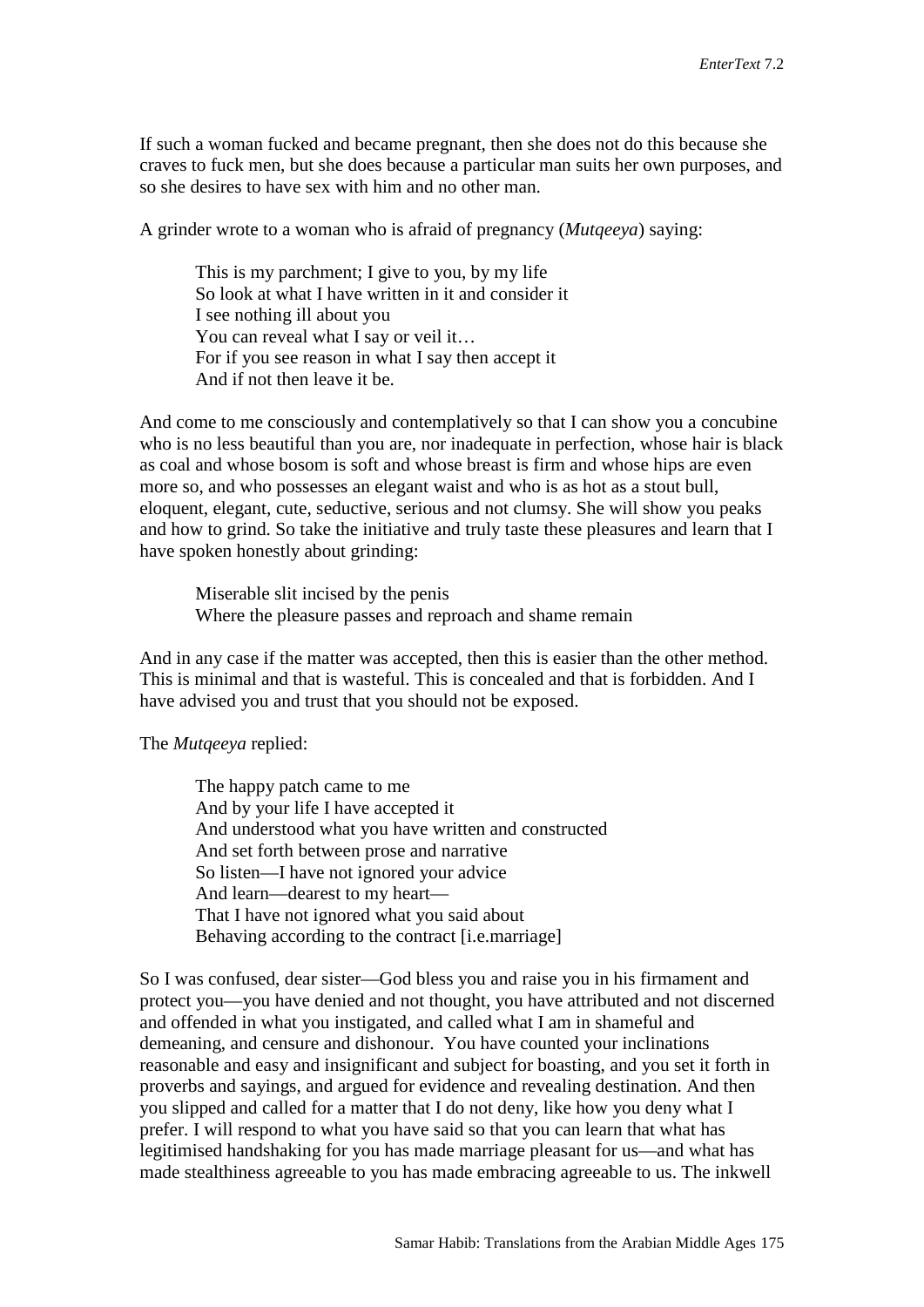is of no use without pens and the filly can only be controlled with hard reins, and palms are the best trees and ripe dates are the prettiest fruit… and the pen is the translator of hearts, and without an axis the wheat-mill wheel cannot turn, and emancipation cannot be got without skewers, and the sail cannot be erected without a pole, and the brush is an instrument used for applying mascara to the eyes, and the oven cannot be used without burning, and further: this slit is for that pestle and this baldhead is for that hairless, and this pursuer is for that watchtower and this prostrate flat surface is for that erect scaffold. And I say:

> Tell her, she who recommends grinding How desolate is the slit against slit There was comfort<sup>[1](#page-3-0)</sup> for her in the penis But she has deviated from the truth

I frankly speak of your excuse and I am not indignant with you because you tried to shame what you don't know and you have proscribed what you have not tried. No one who hasn't tasted it, knows the worth of honey, and whomsoever has yet to smell musk does not know its glory. And if what you have proscribed was not amongst the greatest pleasures among girls, then a woman would never return to that hardness after labour or to that habit after giving birth. As for the man, he works hard for what he possesses on his wedding day. Consider what happens to those orphan (male) lovers who come forward, because he (the groom) has invited them without thinking—some who lost their family, some who killed themselves out of grief and some who died from heartbreak and pining… do you see them love passionately so that they can be miserly or seclude themselves to kill?

Impossible! They have tasted so they have prohibited and veiled and thus burned and tasted and thus yearned and looked and thus broken their  $\text{fast}^2$  $\text{fast}^2$  and romanced and then burned. And so they ran between madness and infatuation, between slenderness and feebleness, and whinging and whining, and increased their insistence for the sake of that need, and lengthened the struggle to feel the pleasure in pleasure, until strangely enough the people of fire boast proudly of firewood, and you offer me a concubine and invite me to her and I teach you what virtue I have over her, and these things can't be known by description but by discovery. So if you want to discover this with a penis between your lips then I have an *Amrad* for you—of good constitution and pleasant countenance, with charming eyelids and of many talents, who is appetising to the mind and who has temples like those of a bride and his cheek is as soft as yours and his body is as light as yours.

He is of excellent beauty and melodious of voice Laudable for his aim, extremely polite With a sharp face and a pure mouth And a pleasing countenance and a graceful body Is the generous type and craves intercourse Quite attentive to what you want of him Pleasing to fuck, of little dispute and good humour Of elegant constitution and rich in speech

<span id="page-3-0"></span> $<sup>1</sup>$  i.e. she can relax and let the man "do the work" (raha).</sup>

<span id="page-3-1"></span><sup>&</sup>lt;sup>2</sup> *Fataroo*: If a man gets an erection (simply by looking) during the month of Ramadan, during daylight, then it is said that he has broken his fast.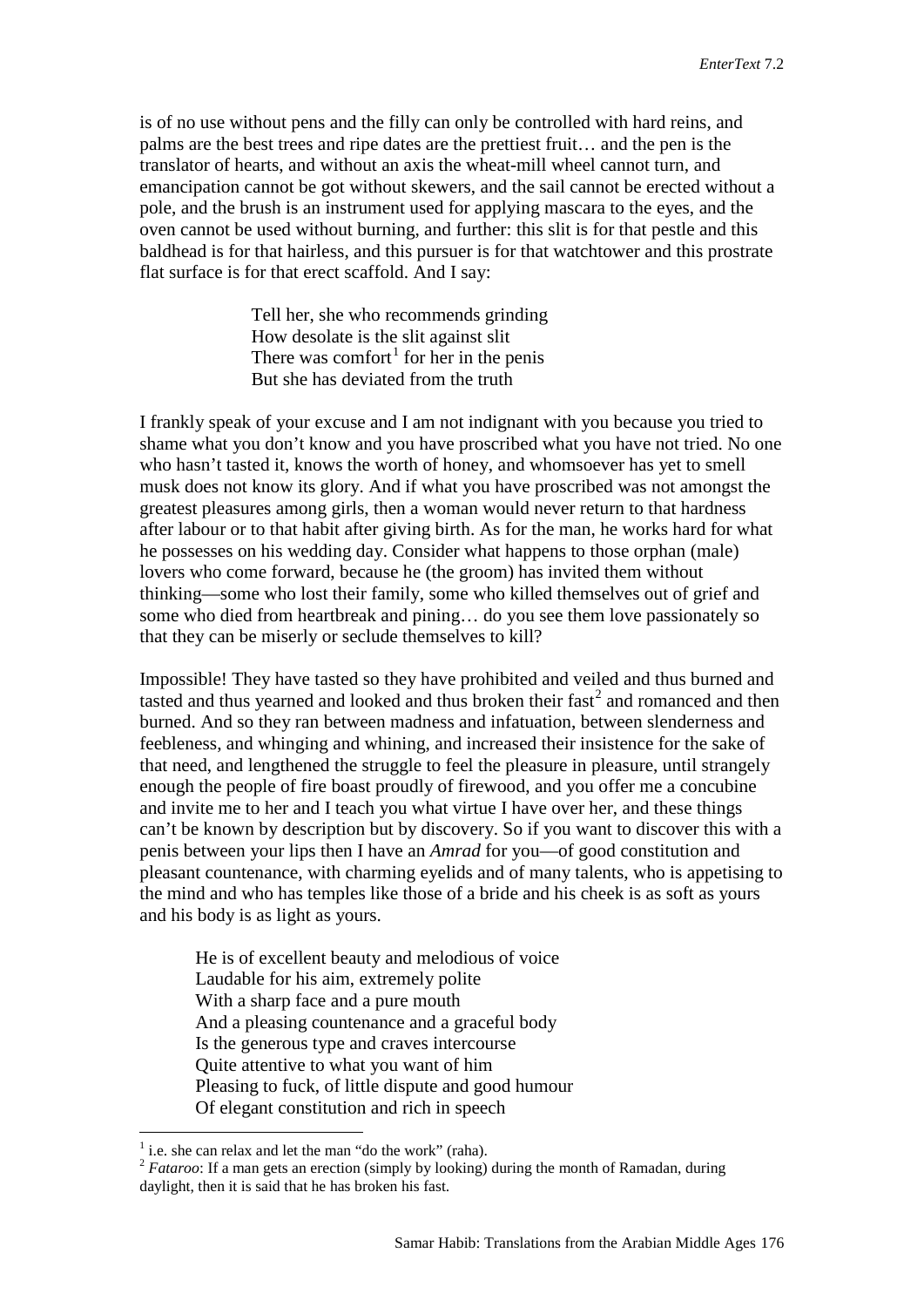Like the full moon witty and sensual Strong bold compassionate jealous But in possession of a scorching penis He fucks without trouble And follows that with five more turns immediately So welcome to this and grinding obliteration to that Do not approach grinding which is bad for a creature And come to me without deviating And let me arrange a meeting between you.

Sister we have not assaulted you but offered you as you offered us and approached you as you approached us, so if you want this it is between your hands and if you prefer that then good day to you.

A *Mutqeeya* gave a citrus fruit as a present to a grinder, which has inside it the appearance of the vagina, naturally, and she wrote these verses:

When I perused this I said that the citrus tree Was more entitled to it than humankind A stupendous vagina, as though seared by fire That comes between the legs of a concubine More splendid than the moon— Yellow, sedating, soft Born of seaweed and trees.

The grinder replied:

I have been given a citrus fruit that emits a fragrance That the ambergris emits And this increases its splendour and adorns it for me Something of hers free from the male incursion If something else resembled it better Then God would not have put it like a sculpture on the trees.

[lacuna]

A *Mutqeeya* sketched a male slave lifting the legs of a woman he was fucking and sent it to a grinder with the following comment:

This, by your life, is my condition I have naught to do with grinding This shoots the heart in an instant, like arrows, having a brow like darkness and a countenance like the moon And a figure like a reed that glows with evenness

For that is my intimacy and enticement For which I would lay down my life and fortune. Since this might burden you, My deed does not enrich me.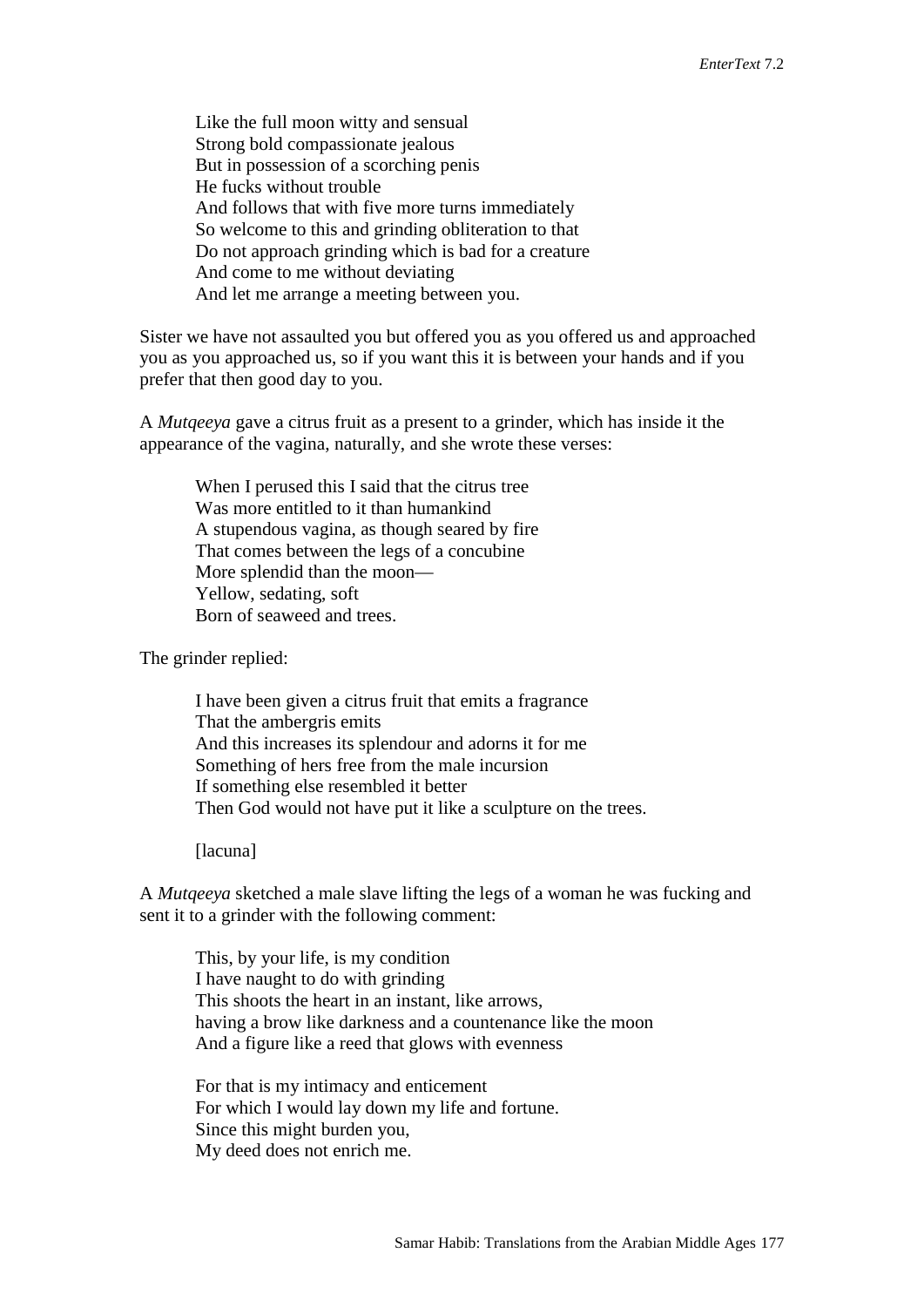So the grinder sketched her a picture of a concubine grinding her and sent it to the *Mutqeeya* and she wrote alongside it:

But my vagina succeeds and glimmers between a cheek and a freckle Like a dot of musk swinging above the crescent Revealing a pure mouth, smiling like pearls In which there is a savoury saliva Instantly sweet to the taste And a fine neck as beautiful as the gazelle's

From what I have seen of her beauty— And O how much have I seen!— I say glory to whoever moulded beauty from clay To create a perfect creature made of beauty I came to sip from her and her extreme thirst is at a well

If that is prohibited (*Ĥaram*) then this is not lawful (*Ĥalal*).

And Abu Nuwas has said:

There is no meaning to grinding that I know of, Because it is fats rubbed by fats There is nothing in naked friction Until the baldhead enters.

He also said:

God has shamed the grindings of saffron stigmas They have incited a war without weapons except the clanging of shield against shield

And of what I have said on this:

They were confused by her grinding and then said: What pleasure is there in having straits within straits? I said but her miserable vagina is sick, For it is being given the counterfeit of marriage.

**Al Jaheth (c. 860) quotes Muthana Bin Zuhair. Cited in Saåeedi, Samir.** *Asil al-Aeela al-Arabiya Wa Anwa al Jawaz al-Qadeema 'ind al-Arab***. Beirut: Dar al Multaqa, 2000. Pp.157-158.**

------------------------------------------------------------------------------------------------

Muthana Bin Zuhair said:

I have never seen anything in man and woman that I haven't seen in the male and female pigeon.

I have seen a pigeon who did not want anyone besides her male mate in the same way that a woman wants no one besides her husband and master. And I have seen a pigeon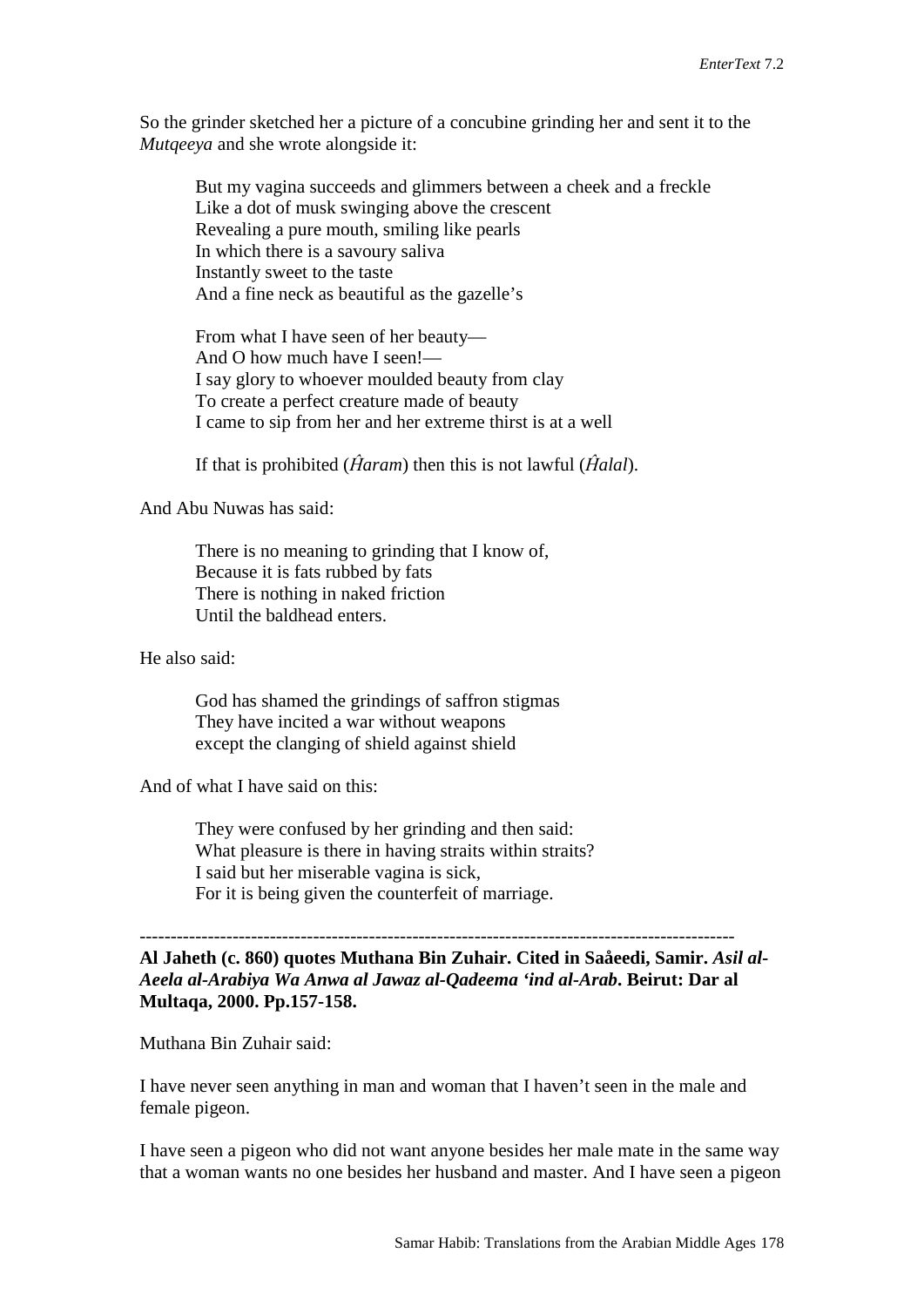who does not forbid any male, as I have seen a woman who does not deter the touching hand. I have seen female pigeons who do not show their depravity until after much rejection and a great deal of insistence. And I have seen it show depravity to the first male who chooses her and I have seen women of that sort too.

I have seen a pigeon who has a mate (husband) while she allows another male access—I have seen this in women too. I have see one flirt with a male other than her mate, whilst her mate was watching, and I have seen one who won't do this unless her husband flies or flaps his wings.

I have seen a female pigeon who mounts male pigeons and one who mounts another female one. I have seen pigeons who mount nothing besides other female pigeons and I have seen one who mounts female ones but does not allow them to mount her. I have seen a male who mounts one who then mounts him in return. I have seen a female pigeon who feigns masculinity (maleness) and who does not allow another to mount her. I have seen all of these kinds in grinders—feminine and masculine ones—and also amongst men who are sodomites.<sup>[3](#page-6-0)</sup>

Among men there are those who do not want women and amongst women those who do not want men…By God I have seen a male pigeon who would mount whatever he finds in his way without ever marrying. I have seen a female pigeon who gave access to any one wanting her, male or female….

-------------------------------------------------------------------------------------------------------

## **From** *Al-Aghani* **Al-Asfahani, Abu Faraj (c. 972). Hypertext available from [http://www.alwaraq.net](http://www.alwaraq.net/) P1352 & P1905.**

Abu Aisha used to fancy a woman (who worked as a professional mourner) of beauty and goodness, who was called Sada—Abi Fadel also fancied her, and she was their superior. Then Abu Aatiha accused her of loving women and he said on that occasion:

Hey you dignitaries of grinding in the west and east Wake up for fucking is more satisfying than grinding Wake up because bread is craved with food And it cannot be softened in the throat by bread I see you trying to patch holes with holes And what kind of wit would try to patch a hole with another one? And is the hammer of any use without its handle If it is needed one day for knocking?

[The story is retold with minor variation on page 1717 of the hypertext.]

\*\*\*

Al-Maámoon was sitting with a cup in his hand when Bathal<sup>[4](#page-6-1)</sup>began to sing the song:

<span id="page-6-1"></span><span id="page-6-0"></span><sup>&</sup>lt;sup>3</sup> Original word *Lutiyeen*, referring to the people of Lot.<br><sup>4</sup> Bathal was a skilled musician and singer who was renowned for her talent in the court of Al-Maámoon at the time.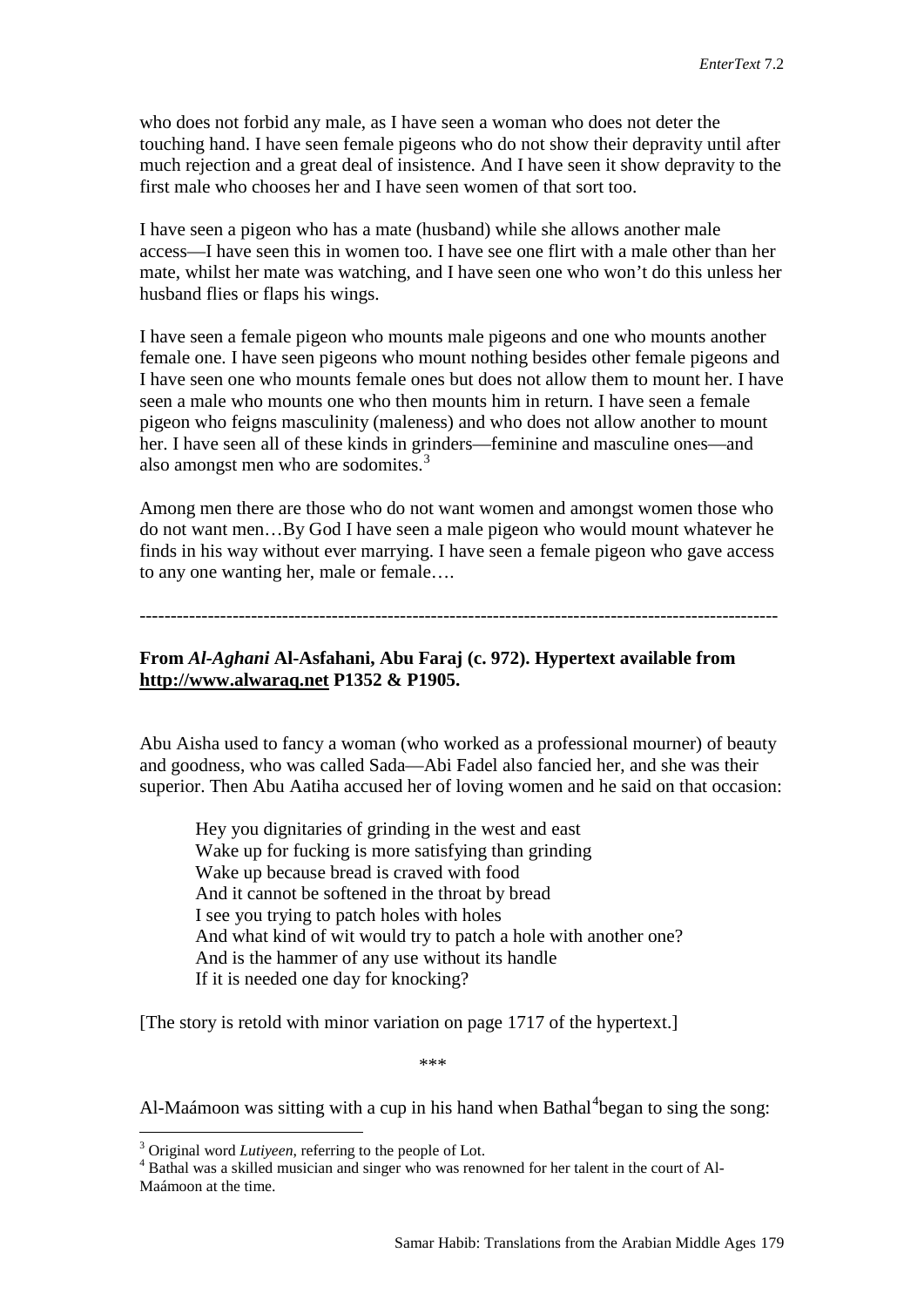I see nothing more delectable than the promise

But she sang it:

I see nothing more delectable than grinding.

Al-Maámoon placed his cup down and turned to her and said: Of course there is, Bathal: fucking is better than grinding. So she became embarrassed and feared his wrath but he picked up his cup again and said: Finish the song and add:

I come to her when the slanderer is unaware With a visit to a house empty of visitors except me With a cry during the meeting and then a pause And all these things are more delectable to me than dwelling [there].

------------------------------------------------------------------------------------------------------

## **From** *Al-Muhalla* **by Ibn Hazm Al-Andalusi (d. 1064). Hypertext available from [http://www.alwaraq.net](http://www.alwaraq.com/) P. 2232.**

Mohamad's father, God rest his soul, said: "People disagreed over grinding. One denomination said that 'you whip each one of them with one hundred lashes.' As Ibn Shihab has said: 'I have noticed that our learned men have said that a woman who has sex with another woman through the inner thigh and the like, should be whipped one hundred lashes—the doer and the done to.'

"Some denominations licensed it—as Ibn Jareeh has told me about Al-Hassan Bassri who did not see the woman inserting anything as wretched—simply that she was seeking refuge from scandal (*Satr*), and this way she can do it without committing fornication.

"Others have said that it is forbidden, without exception. Mohamad's father, God bless his soul, has said: 'So when they disagreed—as we have already mentioned we were obliged to look into this. So we looked into what Zahri has said and we found no legitimacy in it. Zahri said: 'As the people of Lot made the act (of sodomy) at the upper limit of fornication, then by the same token this [grinding] is at the lower limit of fornication. So it is the least act of fornication.'

"The father of Mohamad said, God rest his soul: 'And this measure is an obligation to whoever made the act of Lot's people punishable by stoning, because [as they say] it is greater than fornication, then they have no way out of this but to make grinding also greater than fornication, so they should make the act also punishable by stoning, as they must do with the act of Lot's people, since both matters are deviancies in the genitals which cannot be permitted at all.'

"But people are not good at judgement and do not know how to follow guidance and do not know how to reject hearsay and to adhere to their evidence-based analysis, and they do not rely on texts, and they have said here: 'that Al-Zahri knew the original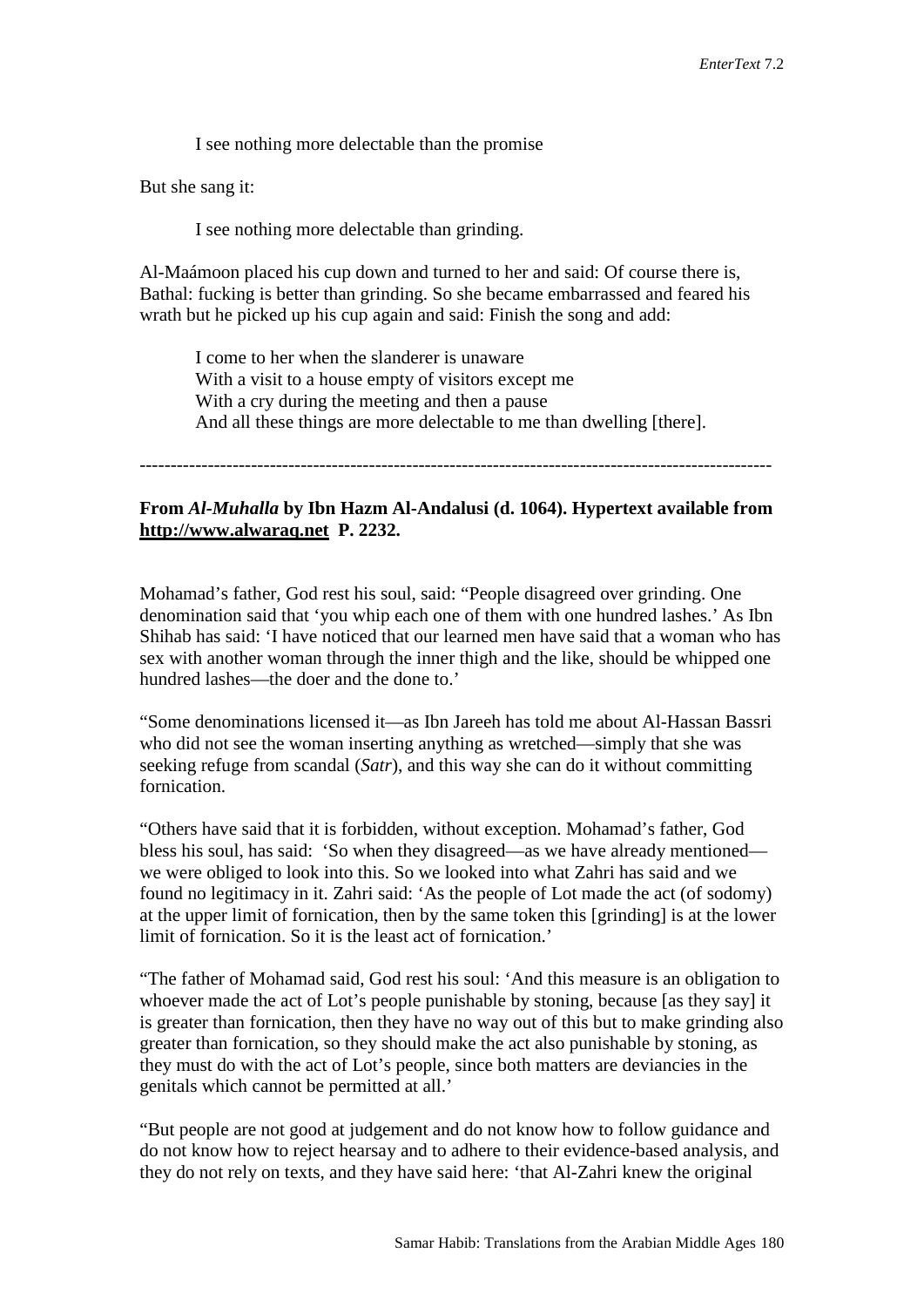followers [of the prophet, p.b.u.h], and that he was relating this information from them, but we don't know where he begot his prohibition.' So they apply what he has said if it agrees with their tradition.

"Mohamad's father, God rest his soul, said: 'As for us, the measure [of equating fornication with homosexual acts] is false. Someone's opinion should not be followed without the messenger of God (p.b.u.h), and grinding and the "inner thigh activity" are not fornication. If they are not fornication then they are not to be treated as such. No one has a right to swear by their opinion—setting the limits of this however he likes. This matter goes back to the limits set by Almighty God who has set laws in religion for what he does not permit, and he has said: 'Whomsoever transgresses the limits set by God is being unfair to himself.'

"And whomsoever supports [Zahri's] poor excuse, has gone too far in error and has made tradition triumphant. The father of Mohammad, God rest his soul, has said: 'and if something like Zahri's saying did not come to be said in the Quran, or set in a correct law, then preaching the limits is prohibited, because there are no limits set originally.'

"They have mentioned that the prophet (p.b.u.h) said: 'grinding is fornication between women.' But this is not correct because it comes as a fragment—and it is weak—and it is related by Wathala and Makhool who are not connected [to the original company of the prophet]. But if this was true, it still does not contain instruction on judging acts according to limits, because he (p.b.u.h) has shown in *hadith Aslamy* what the demarcations of fornication are—and that is a man coming to a woman unlawfully, in a manner that is permitted to his parents but not him. And he told us (p.b.u.h) that members fornicate and the genitals make this either true or false, so there is no fornication between a man and a woman except through the penis being inside the vagina. And this saying should deter those who claim that the act of Lot's people is at the upper limit of fornication. They do not have an authentic text to support this and if they found some such text then they would tyrannize and oppress.

"So this claim is disproved by one sentence.

"Then we looked into what Hassan said about permitting this and we found fault, because God Almighty says: 'Those who expose their genitals to anyone besides their spouses are not keeping their faith and are transgressing.' And this is true given the guidance in the Koran and the *Ijma'a* that a woman is prohibited from being seen by her *Mahram. [5](#page-8-0)* God Almighty, however, unveiled [the head only of] the wives of Mohamad before their slaves and their close female relations.

"It is true, however, that the slave can also be entrusted as a *Mahram* by his master; therefore, if the woman displayed her genitals to anyone besides her husband then she is not guarding it and she has disobeyed God Almighty by doing this. It has also been truthfully said that her skin is not permitted to anyone besides her husband, so if she

<span id="page-8-0"></span> <sup>5</sup> A woman's *Mahram* is a male relation such as her father, uncle, brother, cousin and also husband. In this instance, the woman is forbidden to make her skin (except face and hands) visible to these men, with the exception of the husband. In some Islamic cultures, past and present, women are not permitted to travel on their own or without the company of a *Mahram*.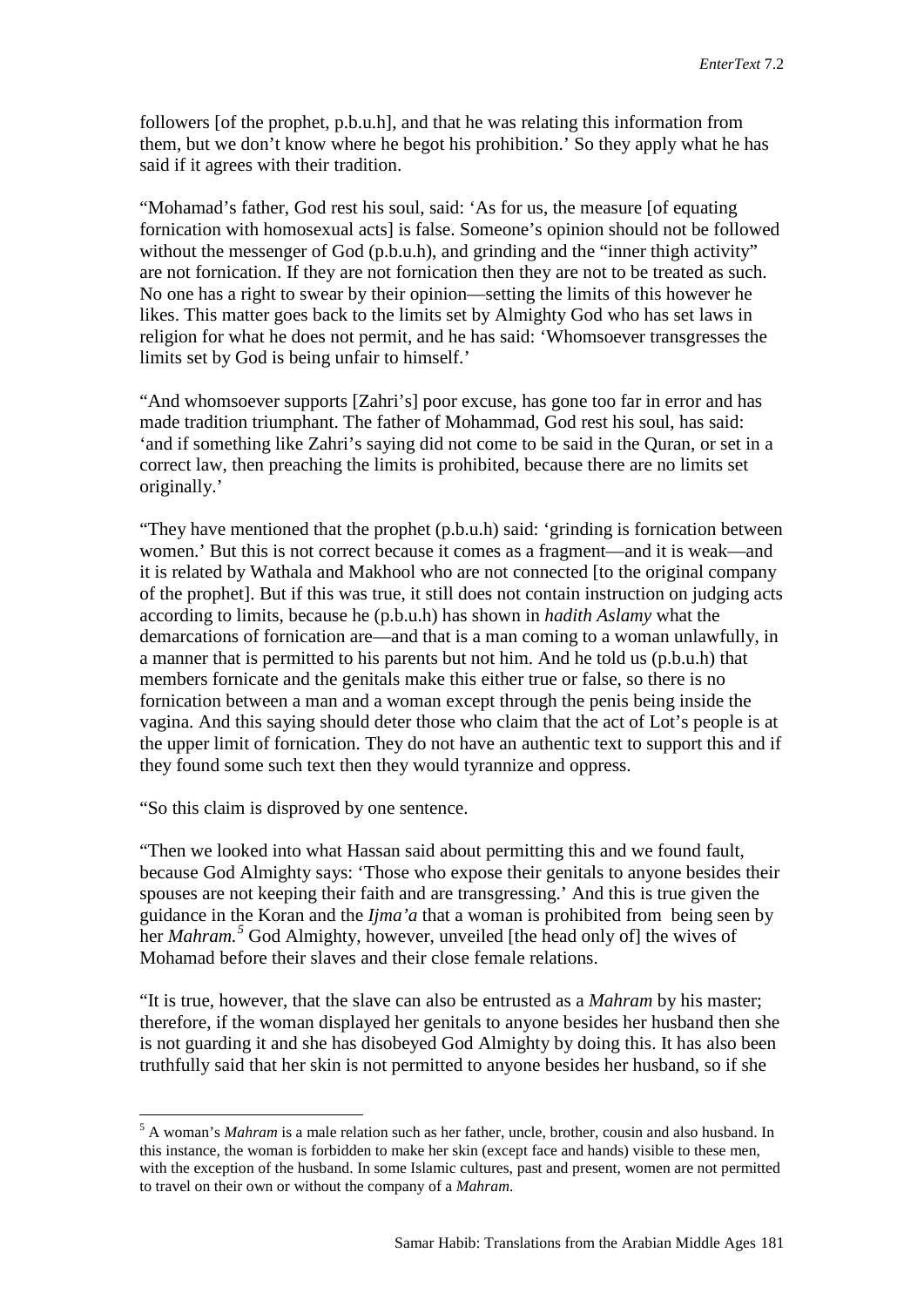displays her skin to a woman, or a man who is not her husband, then she has acted unlawfully.

"We have also related that… the messenger (p.b.u.h.) has said: 'A man does not look at another man's genitals and the woman does not look at another woman's, and the man does not come to (*yafud*) another man in one blanket, and the woman does not come to another woman in one blanket. Abd Allah Bin Massud said: 'The messenger of God (p.b.u.h) put an end to a woman embracing  $6$  another woman under one blanket—in case she describes her to her own husband thus making him virtually able to see her.'

"Ibn Abbas has said: 'The messenger of God (p.b.u.h.) has damned men who try to resemble women and women who try to resemble men.'

"The father of Mohamad has said: 'These texts are very intent on forbidding sexual contact (*Mubashara*) between men and women among themselves, and whoever engages in such activity is disobeying God Almighty, and if this sexual contact was made with the genitals then this is even more unlawful and a double insubordination. If the woman inserts anything in her vagina that she is not permitted to insert, such as her husband's genitals or whatever she needs during menstruation, then she is not guarding it, and if she does not guard it then she is increasingly insubordinate. Therefore Hassan's saying is erroneous."

------------------------------------------------------------------------------------------------------

**"The reason for some women's preference for grinding." In al-Samaw'uli, Abu Nasr bin Yaĥya bin Åbbas al-Maghribi (d. 1180).** *Kitab Nuzhat al-Asĥab fi Muåsharat al-Aĥbab***. Chapters 6-8. P13-17. Edited and compiled from original manuscripts by Taher Ĥaddad. PhD. Diss., Friedrich Aleksander University, n.d. Pp. 3-29.[7](#page-9-1)**

Some women prefer grinding because they are slow at cumming, due to the coldness of their womb or the coldness or scarcity of their fluid. For if they had intercourse they would be beaten to cumming and thus they rise without having achieved their need. Whenever the man separates from one such woman and where the flame of her sexual appetite is ablaze then she would go so far as to bring down a horse on her, if she could. That is, if nothing stops her and women who are slow at cumming have little to stop them. Alternatively she would resort to a female lover whom she choses or a eunuch who will be at her disposal. Should a woman with this trait come by a man who is slow at cumming then he would distract her from grinding and turn her away from it.

Some women develop a preference for grinding as a result of the shortness of their wombs or a result of the great length of their (male) partner's device. This causes such women pain during intercourse and does not rouse their appetites, thus, nothing suits them except men with small devices.

<span id="page-9-0"></span> $\frac{1}{6}$ <sup>6</sup>*Mubashara*: more closely resembles the concept of foreplay than embracing, and may involve nudity. <sup>7</sup> Taher Haddad's compilation of the Arabic text relies on Gotha manuscript # 2045 and Berlin # 6381.

<span id="page-9-1"></span>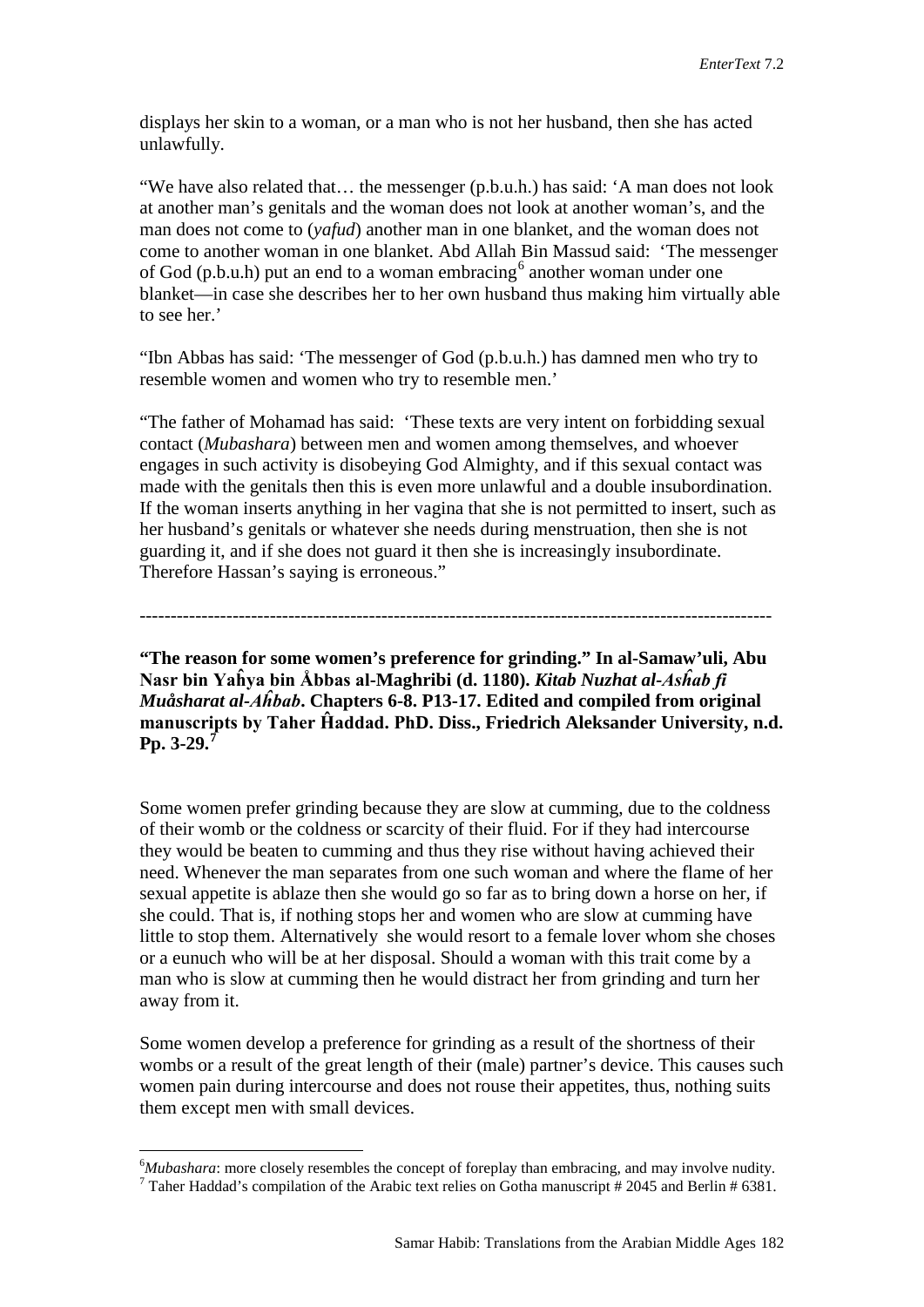If a woman who is quick at cumming comes across a man who is slow at doing so then, no sooner does he enter her, does she cum. If her fluid reaches his penis then this cools it and slows his cumming even more—if he continues on inside her then she might cum a second time. Should her mood not be so inclined, then she would (after the second cumming) have no desire to do anything except lie motionless and ease the matter for her womb. At such time the man would be at the peak of his going to and fro and at the most extreme of his carefulness as he nears cumming—so she sighs and becomes bored and restless and thus her desire for men weakens. As a result she begins to grind. If she comes across a man who is quick at cumming then he would be suitable for her.

Some women have deficiencies or illnesses in their wombs and as a result intercourse causes them pain. These women compensate by grinding and become satisfied with it.

There are some women whose problem lies in wanting to kiss a mouth that is not roughened by a beard and wanting to press their cheeks against a soft cheek. If one such woman managed to find a young unbearded man (*amrad*) then she would attain her satisfaction. Alternatively she would compensate with a girl $^8$  $^8$  grinder where she can be choosy about her beauty. This is better for her [to be able to choose whom she likes] than to be warranted to the thick blackness [i.e. beard] that she cannot bear. So what think you of this low-life gathering at the place of such a morally venomous snake?

It has been said that A'anan Natafi's concubine used to fancy a young son of one of the merchants. She would try to get his attention but he would not acknowledge her and she would write to him but he would not reply—so she forgot him. After some time she came by him accidentally. He had grown a beard and he was pleased to see her and tried to speak to her. She ignored him and went to her house and wrote to him:

O how you were desired for the softness of your face— The temperance of your youth… and you were granted purity And now time has veiled you with a beard Which, for my sake, is best plucked. You were a face that came and went And now, however you turn your face, it is a backside.

And for some of them who share this opinion:

You are a full moon that has been aggrieved by the eclipse From whose darkness there is no escape.

And for some:

O how you came to be desired for the softness of your face The temperance of youth on your hairless visage Now a beard has appeared on your cheek and has

<span id="page-10-0"></span> <sup>8</sup> *Fatat*—an adolescent, not a child and not quite a woman.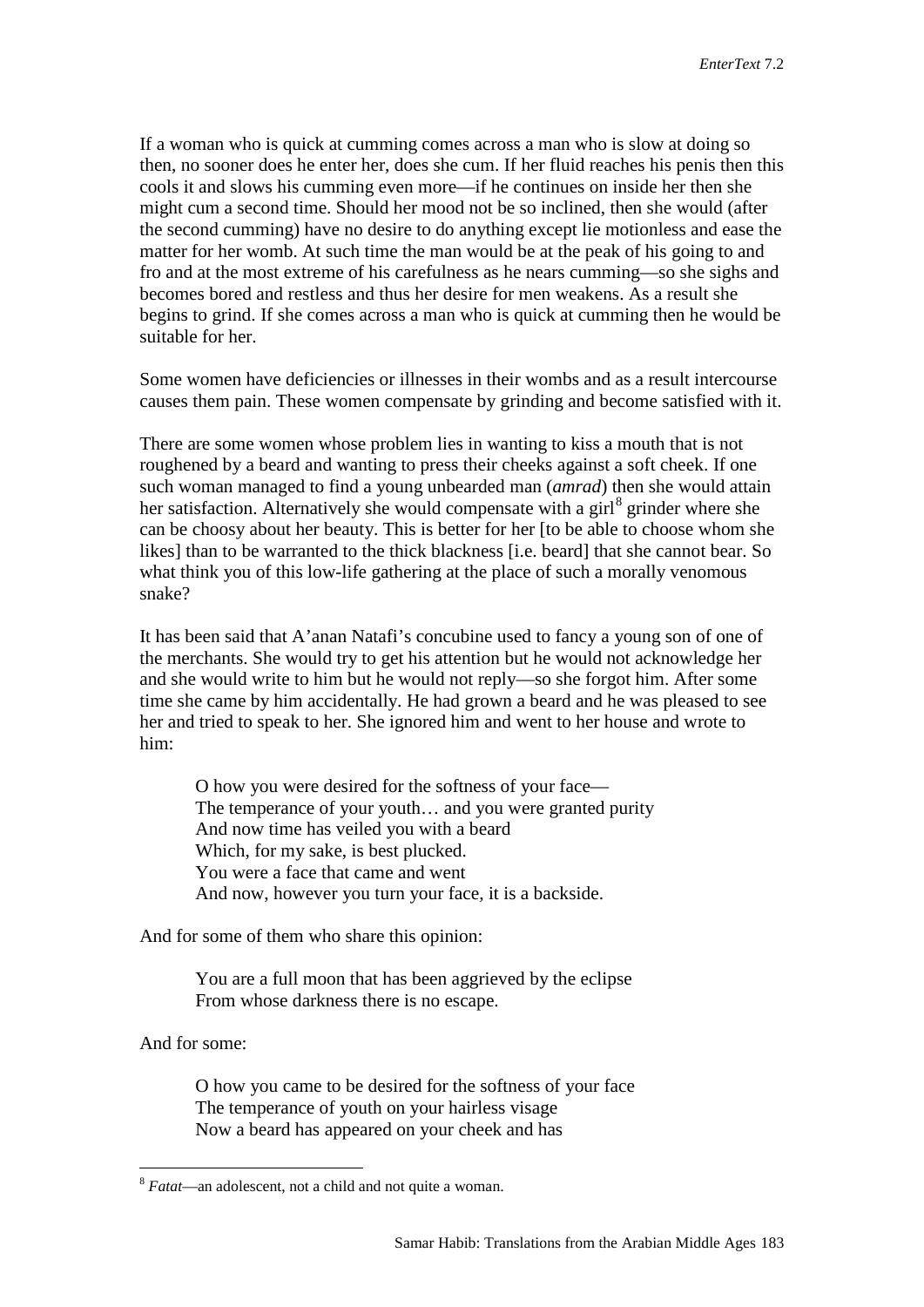Taken your beauty and given you a donkey's reins Like the delectable juice freshly fermented which becomes sour vinegar

There are some of them who exceed others in intelligence and deception and in their nature there is much that resembles men. So much so that one of them might resemble men in her movements and her speech and her voice. Such a woman is a lover<sup>[9](#page-11-0)</sup> because she is the active partner and so she needs someone she can be on top of and not be ashamed to seduce every time her appetite is roused. It does not suit her to have intercourse at the time when her appetite is dormant. So this, together with the difficulty in cumming under the pleasures and command of the man, leads her to grinding. The greatest number of those who possess these traits are among the witty women, and the writers and the Ouranic readers<sup>[10](#page-11-1)</sup> and the scholars. Some of them are drawn to grinding due to the intensity of restriction imposed on them, where they are unable to be alone safely and privately except with other women.

And some women whose womb is dominated by coldness, find pleasure in the heated friction and there is no pleasure like it in intercourse, because the friction of the two bodies causes high temperatures. The act then heats up the fluid channels which open up and draw the fluid out.

On grinding:

Hey you grinders of east and west Wake up for fucking is better than grinding Wake up because bread is craved with food And it cannot be softened in the throat by bread I see you trying to patch holes with holes And what kind of wit would try to patch a hole with another?

**---------------------------------------------------------------------------------------------**

# **From** *Nihayat Al-Arb Fi Funoon al-Adab* **by Al-Nuwayri (c. 1241). Hypertext available at [http://www.alwaraq.net](http://www.alwaraq.net/) Pp. 1323.**

Kassi said that Kaáb said: The people of Rus were many and they built a city forty miles long, and they named it Rassan, which was also the name of their king. They lived a long time in their country worshipping God Almighty, the way he ought to be worshipped, and then they deviated from this and worshipped statues, and they began to practice sodomizing women and swapping them. Every man would send his woman to another. This became unbearable for the women, and so the devil came to them as a woman and taught them grinding and so they did it. And they are the first people to sodomize women and whose women grinded each other. These uglinesses spread amongst them.

------------------------------------------------------------------------------------------------------

<span id="page-11-0"></span> $9$ <sup>9</sup> As opposed to being a beloved.

<span id="page-11-1"></span><sup>10</sup> *Mukaree'at*: women who read the Quran by singing it.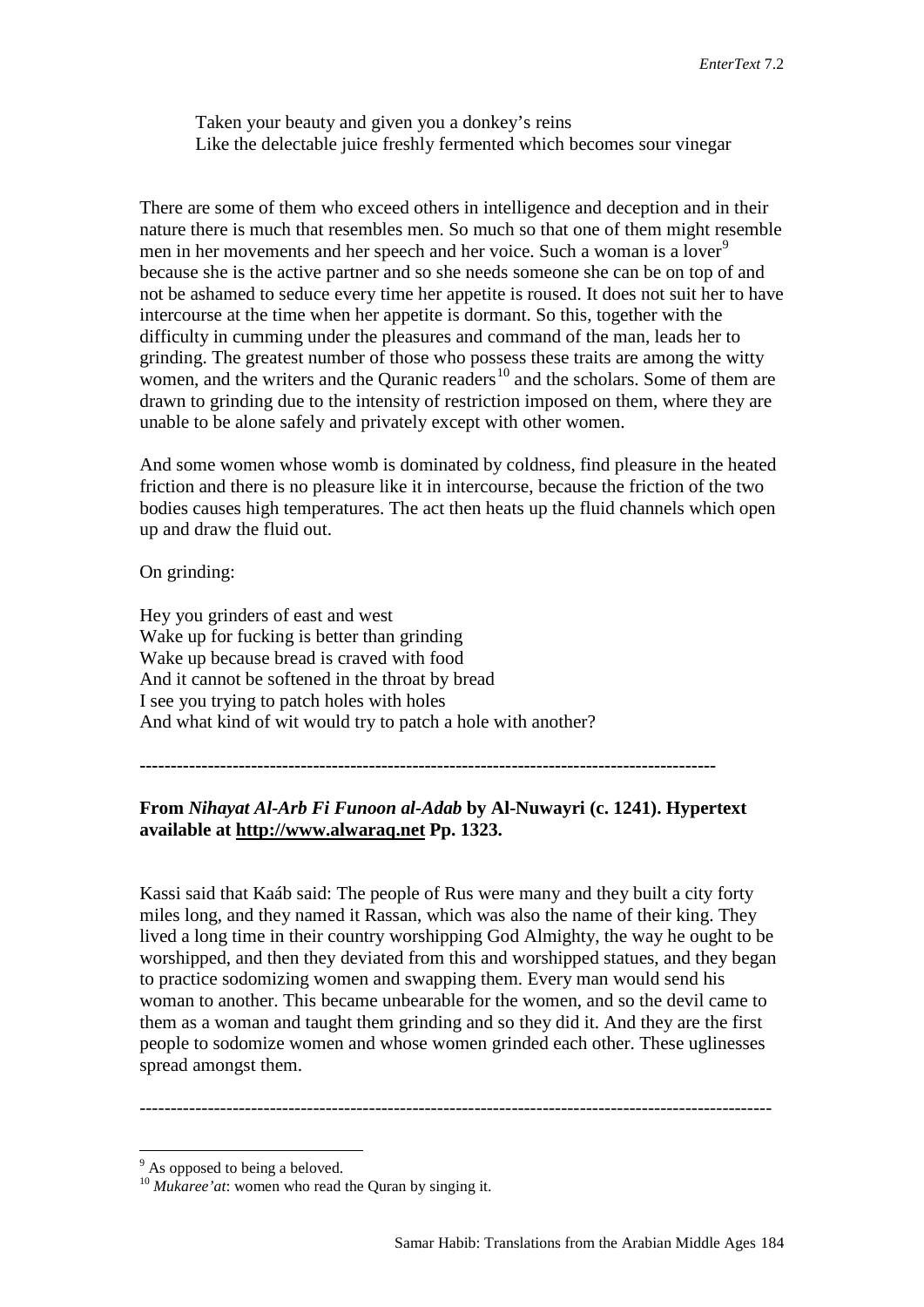## **"On the Literature of Grinders and their Grinding." In Tifashi, Ahmad Ibn Yusuf.** *Nuzhat Al-Albab Fima La Yujad Fi Kitab* **(c.1250). Reproduced in a modern edition by Jamal Juma'a, ed. London: Riaad Al-Rayyes, 1992. Pp. 235- 247.**

Doctors noted that the origin of this illness was within women's physical constitution, and then there was disagreement over the reason for this. Some of them noted that the nature of the womb was inverted and that the woman's womb was congenitally the same as the male member, no difference between them except that the male member is evident from the outside and is narrow, while the woman's womb, which is inverted within, is broad. They noted that if the male member became erect inside the woman's womb he blocked it from all sides lengthwise and width-wise. And for this reason the woman and man find the touching and union of the two members pleasurable.

They said: Just as the male's member varies in length and shortness, so it is with the woman's womb. So if the dimensions of the woman's womb were suited to that of the penis, then she would like him, and if it was not suited to her then she would hate him.

For example: Should the length of her womb be short and the man's member long, then she would be harmed by it and hate men and like grinders. Or should he possess a short penis and where her womb is long, then she could not be satisfied except by those with a very long device.

Wherever [female homosexual] grinding<sup>[11](#page-12-0)</sup> activity is caused by a shortness in the womb, then hatred of men is continuous for its owner, for whom this ailment is a constant companion.

\*\*\*

And it has been said that Son of Massoyeh said:

"I read in the old books that grinding is created when the breast feeder eats celery and watercress and sweet clover.<sup>[12](#page-12-1)</sup> if she consumes too much of these things and then breastfeeds, she then transfers the adverse effects of this to the labia of the infant. For then itchiness is created and this illness is woman's harlotry because, in the man, this is an itchiness that appears in the anus.

Or perhaps Lesbianism was a kind of attachment to a habit of using concubines, from an early age for this, where they mature on it and they continue to crave it. In the same way as licentiousness, as we will reveal later, whenever grinding is self-

<span id="page-12-1"></span><span id="page-12-0"></span><sup>&</sup>lt;sup>11</sup>The term *sahq*, which is best translated as "grinding" refers specifically to female-to-female eroticism primarily focused on the clitoris, which, it is clear from the text, was neither properly investigated in the medical discourse of the time nor properly discovered. Later we learn, from Tifashi himself, the specific mode of clitoral stimulation undertaken by the grinders. The text suggests that there were no other modes for clitoral stimulation or same-sex sexual practices, which is perhaps more of an indication of the limited resources available to Tifashi than the cultural truth the text aims to reflect. <sup>12</sup> Melilotus Indicus.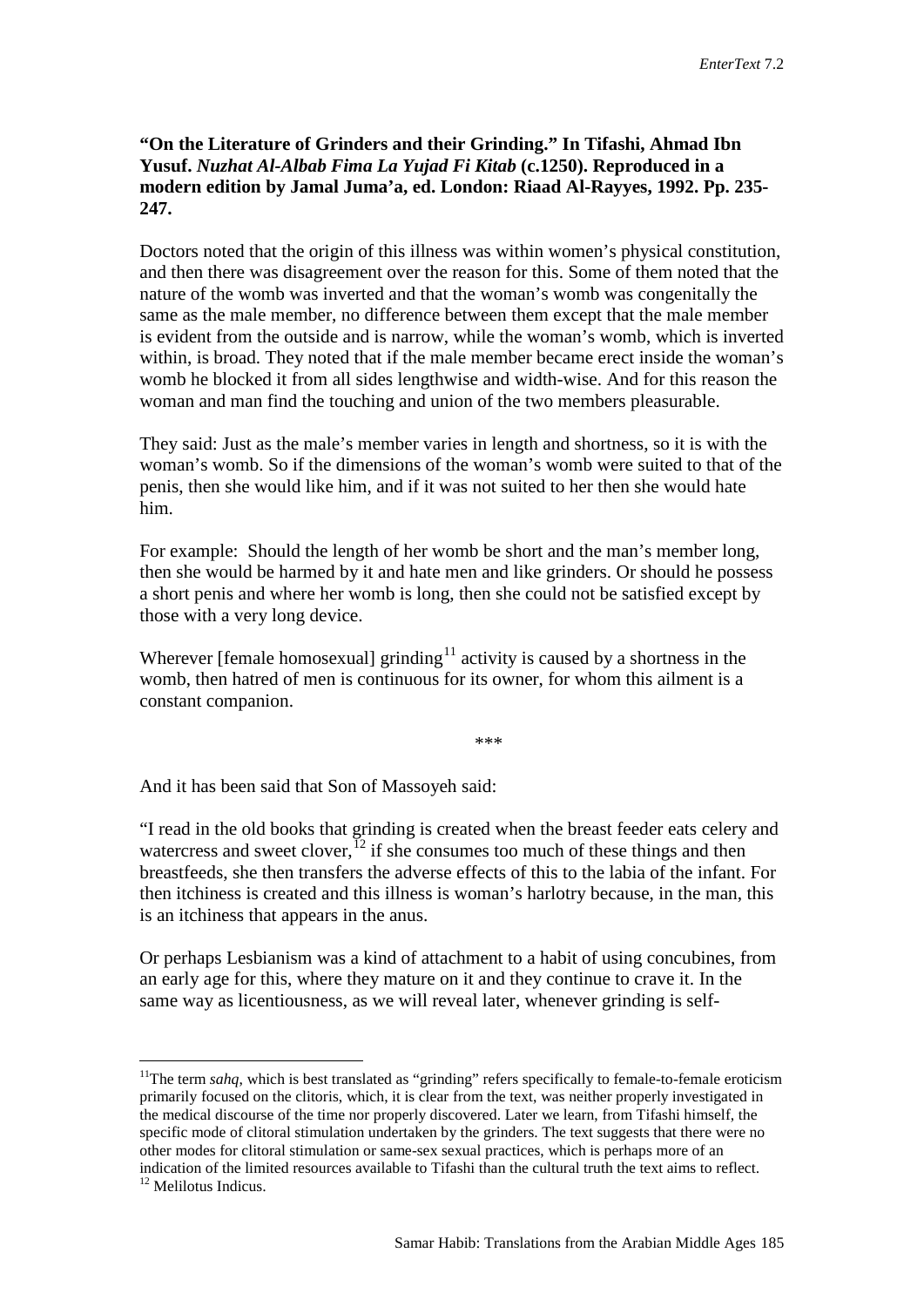generated<sup>[13](#page-13-0)</sup> then it is easily soluble, easily transferable, but when it is due to physical constitution, then it is difficult to recover from and is far from accepting treatment, as we have noted.

\*\*\*

Some wise men have said:

"Grinding is a natural appetite that occurs between the labia, that is concave like an inverted boil out of which vapours are generated. These increase and consequently heat is generated as well as itchiness in the hair floccules of the labia. This does not go away or cool except with the grinding and the going (or coming) down on her from another woman. And if this happens then the itchiness will cool and be extinguished, because the woman's water (fluid), that comes from grinding is cold, whereas the one that comes from the man is hot, and for this reason she does not benefit except from the woman's water (fluid) which can only be extracted by grinding.<sup>[14](#page-13-1)</sup>

\*\*\*

And I know that this matter is known among its masters as wit<sup>[15](#page-13-2)</sup> and by this name they are called, meaning, they call themselves: The witty ones. So if they said that so and so is "witty" then it becomes known amongst them that she is a grinder. And they romance each other like men, but more intensely: one of them will spend money on the other in the same way that a man does on his lover, but much more, until the spending is exaggerated to hundreds and thousands.

I witnessed one woman of them in Morocco. She had a great deal of money and an extensive estate, so she spent a great deal of jewellery-money on her lover. So when she ran out of this and people began to reproach and blame her exceedingly, she conceded to her lover the entire estate, which came to about five thousand dinars.

\*\*\*

Moreover they use a lot of fragrance/perfume beyond what is usual, and the cleanness of their clothes is more than is characteristic, and as for furniture, food and devices, <sup>[16](#page-13-3)</sup> of these they have better and more beautiful things than capability can attain or place and time contain.

\*\*\*

<span id="page-13-1"></span>

<span id="page-13-0"></span><sup>&</sup>lt;sup>13</sup> i.e. adopted, chosen.<br><sup>14</sup> Fedwa Malti Douglas translates grinding as tribadism, which is a particularly accurate description here. See Fedwa Malti Douglas, "Tribadism/Lesbianism and the Sexualised Body in Medieval Arabo-Islamic Narrative" in Francesca Canadé Sautman and Pamela Sheingorn, eds., *Same Sex Love and Desire Among Women in the Middle Ages* (New York: Palgrave, 2001), 123-141.

Note that the first time Tifashi refers to wise men, they appear to be speaking or analysing in favour of homosexual grinders. Later when he reveals to us his own experience and encounters in the matter, we find him offering such superlative descriptions of the women's cleanliness and highly stylised tastes.<br><sup>15</sup> The original word used is *Tharaf*.

<span id="page-13-3"></span><span id="page-13-2"></span><sup>&</sup>lt;sup>16</sup> This is the same word—device—that appears as a euphemistic term for the penis in the beginning of the chapter.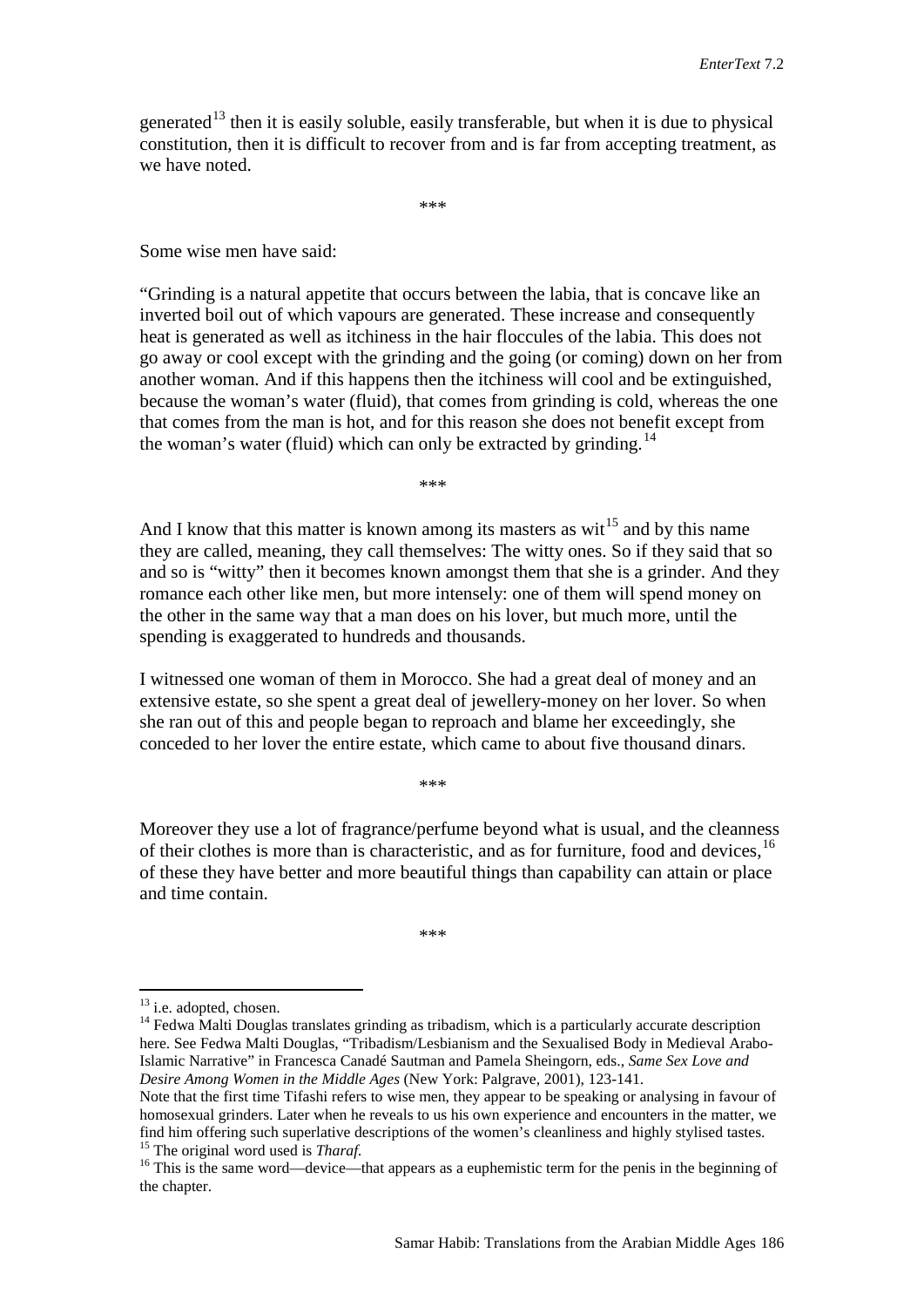And about their condition:

That the lover be on top and the loved one below except if the lover is thin and the loved one robust. In such a case the thin one is placed below and the robust one on top, so that the heaviness of her waist is nearer to the friction/grinding, as it (the heavy waist) is better suited to fulfilling that purpose.

\*\*\*

A description of what they do:

That the lower one sleeps on her back and extends one thigh and leg and embraces the other revealing her vulva, leaning to one side. And then comes the top one and hugs the elevated thigh and places one of her lips on the lips of the lower one and grinds (rubs) to and fro at the length of the body, up and down and for this reason they liken it to the grinding of saffron because similarly, saffron is *difficult to grind*.

And if she had begun by placing her right lip then she would rub it for an hour and then transfer the rubbing to the left one, until the couple<sup>[17](#page-14-0)</sup> satisfy their carnality. As for placing both lips atop the other lips, this is not useful for them nor is it pleasurable and the reason for this is because the place of pleasure remains empty of an occupant, and perhaps they facilitate their activity by applying ben-oil ointment.

Moreover, the most practised of their conditions and the most variant, which are also necessary and indispensable, are the rules of "Cuteness" and the expertise in moaning and groaning and the mastering of the trade of sweet talk that arouses the appetite at the time. They even discuss this and teach it and expend desirables on women who are wise in it, so that they can teach it to the ones who are not good at it.

\*\*\*

It has been said of the urban<sup>[18](#page-14-1)</sup> Huba, who was the most renowned of grinders, that she said to her daughter: "you have to groan well during the banging (to and fro) and know that I let out a scream in the desert once that so startled Othman bin Affan's camels, God bless him, they haven't managed to re-collect them to this day."

\*\*\*

One of the scholars in Damascus engaged me in conversation and said: "one of the highest-ranking Egyptian judges told me:

'"I went out one night to the cemetery, and this cemetery was for the use of the Egyptian householders where they met their female friends. It is a place where women gather every week, so they are not forbidden to meet there and spend the night or use it as a dwelling. Within the cemetery they have built residences, on which a considerable sum of money has been spent," he said. "So I decided that I would leave

<span id="page-14-0"></span><sup>&</sup>lt;sup>17</sup> The word originally used in one of the manuscripts is *jawzatan* which can also mean, or at least can have the connotations of, "two wives." The editor of the modern Arabic edition, Jamal Juma'a informs us that the word was then replaced by "the two women" (238).

<span id="page-14-1"></span> $18$  i.e. from the city.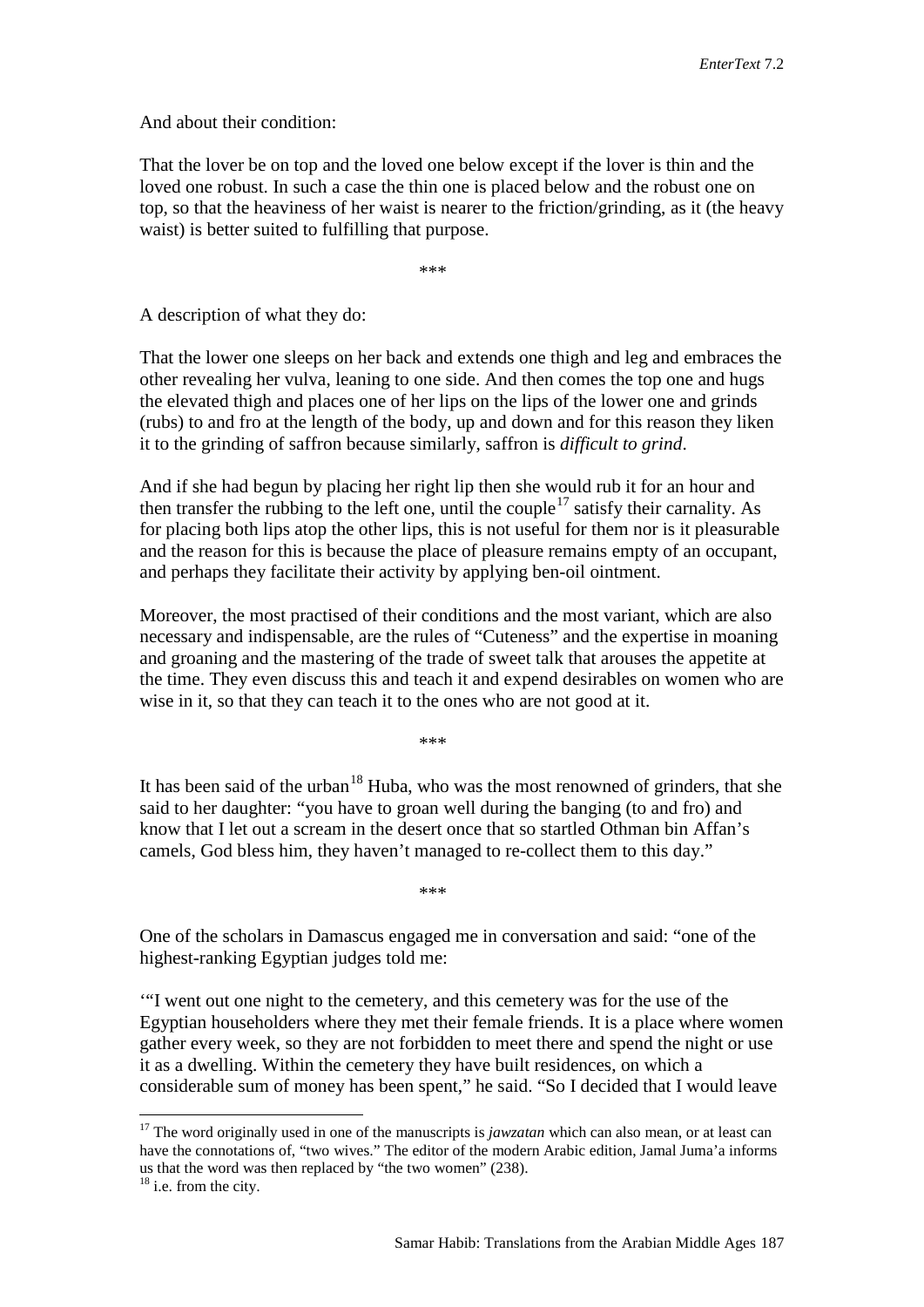my home with the intention of staying there with my family, supplying myself with whatever I needed for sleep as well as food and hay for the mule and so on. I closed the door to my house and darkness progressed with its lamp and I traversed on my own, riding the mule, until the hour became late and I arrived at the cemetery after sunset and at the onset of darkness. And as I was walking amongst the graves, in a remote place in one of the corners of the cemetery, I heard, in one of the graves, a moaning and groaning and a kind of panting that strips the mind and steals the heart. I had never heard anything like it and I didn't think anyone did it as such: with measured movements and natural rhythms and sayings of internal rhyme that cause one to forget the melody of strings and render the mistresses of the flute invisible.

'And so I steered my mule to the wall of the tomb and then I climbed up and looked in, to find two women. The one on the bottom was a Turkish concubine who was more beautiful than the full moon and more balanced than the branch. She was white, soft and busty, and on top of her there was a short woman, robust, nice looking, clean clothes, except she didn't look like the one below her, as she grinded her and treated her to this talk. Meanwhile, the woman below replied a little inadequately as though she was learning from her.<sup>[19](#page-15-0)</sup>

'And so when I saw this I could not hold myself together and I yelled out at them and said: "Rise, God damn you!" And I rode towards the tomb with the intention of locking them in, and then calling on passers-by to discipline them. By the time I was at the door, the one who was on top had got up, and the bottom one had begun to get up, and so she said to her: "Stay where you are." And so she remained lying on her back and then uncovered her belly and navel and her chest, by removing a blue robe that was on her, and there appeared a chest like marble, and breasts like pomegranates, and a belly like a mound of snow, in which the naval appeared as a fat vial that has crystallized into a hot white curd, tinged with redness. I had never seen anything with its greatness or pureness. And then she said to me:

'"Damn you, you beast, you oppressor, have you ever seen anything like this?" So I said to her: "By God no." She said to me: "Here is before you a rare feast that God has prepared for you, so go on your way."

'He said: When I saw and heard this I was stripped of reason and morality and I could not control myself, so I said to her: "Damn you, I have this mule." She said: "So I'll hold it for you."

'He said: I alighted, and as God is my witness, I was going against my nature in doing this, and then I gave her the reins and the whip and I entered the tomb. I undid the flag's knot<sup>[20](#page-15-1)</sup> and placed it on my leg and then I loosened my pants and threw the end of my pallium over my shoulder, and I inserted my hand and removed my tail.<sup>[21](#page-15-2)</sup> I drew near the concubine and I bent over her and when I brought the head of my penis to the lips and found their softness and warmth, I did not feel anything other than the hooves of my mule departing and the woman yelling: "I've let go of the mule."

<span id="page-15-0"></span><sup>&</sup>lt;sup>19</sup> Alternatively this could be translated as "And the one below was making only very few replies, as

<span id="page-15-1"></span>though she was a student of hers."<br><sup>20</sup> Presumably here, the judge is wearing a banner or flag that would distinguish his social standing. It may have been tied to each of his shins with cords, or across his torso.

<span id="page-15-2"></span><sup>&</sup>lt;sup>21</sup> Original word *Thuwuul* which is plural for tail or appendix.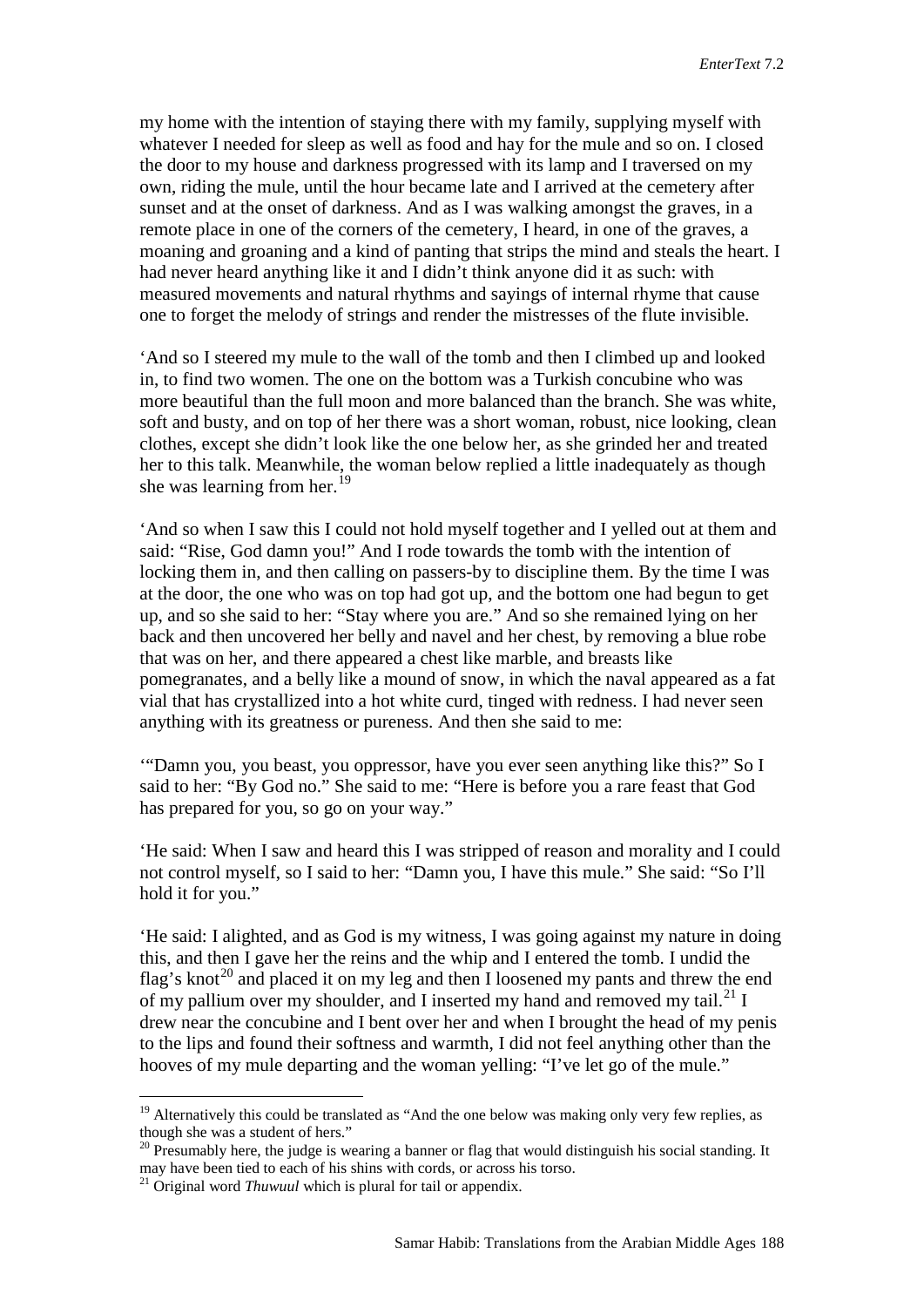'So I got up, devoid of reason and sensibility, and I went outside, and there was the mule departing among the graves in the gathering darkness. Since I lost sight of him, I did not know where he went, but I ran after him in that condition: member erect, pants undone, the flags on the top of my feet, my pallium tangled up—getting up one minute and falling again at another.

'And the mule continued in his early departure and I continued to run after him, and moreover the damned woman, when she had let him go, struck him on his waist with the whip, so the mule began to move towards anyone who approached him and to kick at them with his heels. I ran after him in a condition which if it had only been a sketch on paper would have caused the melancholic much laughter and stopped those in a hurry, so how much funnier would it have been to see in reality!

'And it so happened that the mule had passed his feeding time, and he was better at finding his way to the city than the sand grouse, and he continued to run and I to run after him, unable to catch him, and so he would disappear in the darkness or someone would find him and ride him and then I could see nothing more than dust. And I came across some people and they saw me in that condition and they spoke to me, but I was out of my mind because of what happened to me as a result of that whoreson woman's amusement—because when I ran after that mule I heard their laughter behind me and she yelling out to me: "Come back, judge! Come on, where are you going?" And the others laughed in my face as I was running.

'The mule did not stop until he put his head through the house door, and there I was met by many people, in that same scene, some who knew me, and some who didn't.'"

\*\*\*

One of the wise men said to one of the brazen-faced, when a mention of tribadism was made: "By God I crave to know how women fuck/grind each other." He said: "If you like that, then go inside your house bit by bit [a little bit at a time]."

\*\*\*

#### **In Praise of Grinding and its Admonition**

They said:

Women go to it for fear of pregnancy and ugliness.

\*\*\*

I conversed with Ismael bin Mohammed, who said: "Koraisha, the pimp, conversed with me. She said:

'"I said to a concubine once: so and so loves you. She said, 'I love him too,' so I said: 'Why don't you visit him?' 'For fear of us becoming three.'"

\*\*\*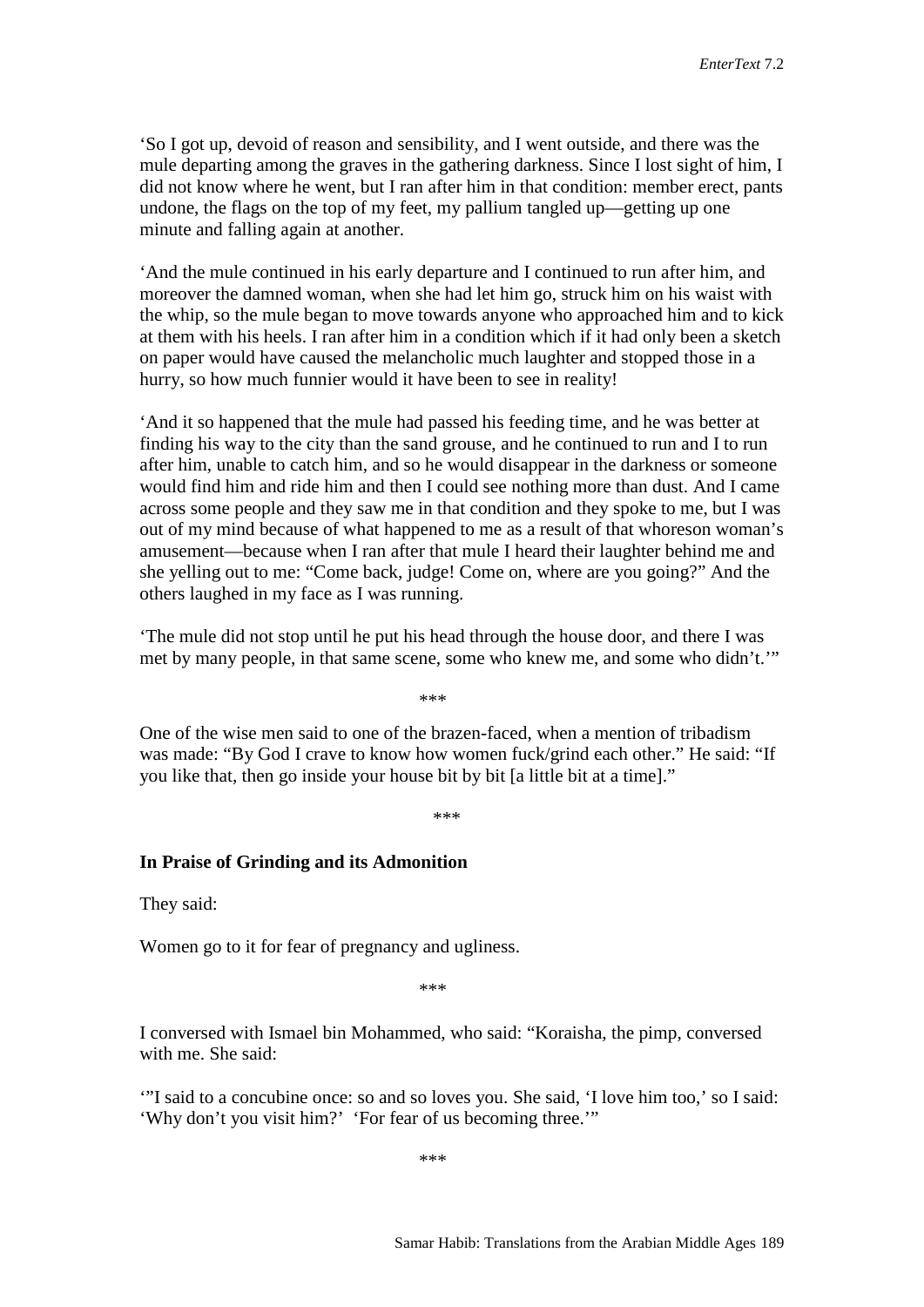And it was said to a man: "your woman grinds." He said: "If she excuses me of what causes weaning in the belly, then let her do whatever she likes."<sup>[22](#page-17-0)</sup>

And it was said to Mazeed: "Your wife grinds." He said, "Yes, I ordered her to do so" and so it was said "Why?" He said: "because it is softer on her lips, and purer to the opening of her labia, and more proper, should the penis be presented to her that she should know its grace."

\*\*\*

Warda, the grinder, said:

"We accompany the grinders; any one of us can be joined with one who is white, soft, flirtatious, succulent, tender-skinned as though she is a bamboo stalk, with a mouth like daisies, and ringlets like dark beads, and a cheek like anemone or the apples of Lebanon, and a breast like pomegranates, and a stomach with four folds, and a vagina that conceals fire, with two lips that are coarser than the Israelite's cow, and a hunch like the hump of Thamood's camel, and a behind as though it is the fat-tail of Ishmael's sheep, in the colour of ivory, and with the softness of a silken garment, shaved and perfumed, anointed with musk and saffron as though it is king Anushurwan in the midst of the palace, where temples are decorated with small ringlets, and throats are ornamented with pearls and hyacinth and Yemeni slips and Egyptian headscarfs.

"So we isolate ourselves with them with impassioned reproaches and a benevolent tone, and charming eyelids that strip the heart of its blackness. So that if our chests are superimposed upon each other, and throats embrace throats and lips are fitted to lips, and each of them quivers against the other, then the breathing heightens and the senses are preoccupied and fever is raised from the head, and then there would be no measure of this left, as you look for erotic moves and illusory consciences and instinctual drives and amorous civility, between sucking and pinching, and going to and fro, and inhalation and sighing and moaning and murmuring and groaning, that should the people of Malta hear, they would call out: it's the bugle!<sup>[23](#page-17-1)</sup> With raising and placing and winking and suggesting, and embracing and smelling and consistency and kisses, and pleasure taken in the work, and the turning of sides without worry....

All this with a royal literature and fragrant moaning, so that if unloading came and the decorations decreased, you smell like the breeze of flowers in March and the fragrances of wine in a bottle of alcohol, and you look to the shaking of the ben-oil tree branch in the rain. For if the philosophers looked at what we are in, it would confuse them, while the masters of romance and delights would have been caused to fly.

\*\*\*

#### **Regulations/Laws in this**

Some of them have said:

<span id="page-17-1"></span><span id="page-17-0"></span><sup>&</sup>lt;sup>22</sup> A peculiar way of saying that he does not wish to have sex with her.<br><sup>23</sup> Original word nafeer, which is a "musical" instrument that is used in summoning the people of a village or an army regiment.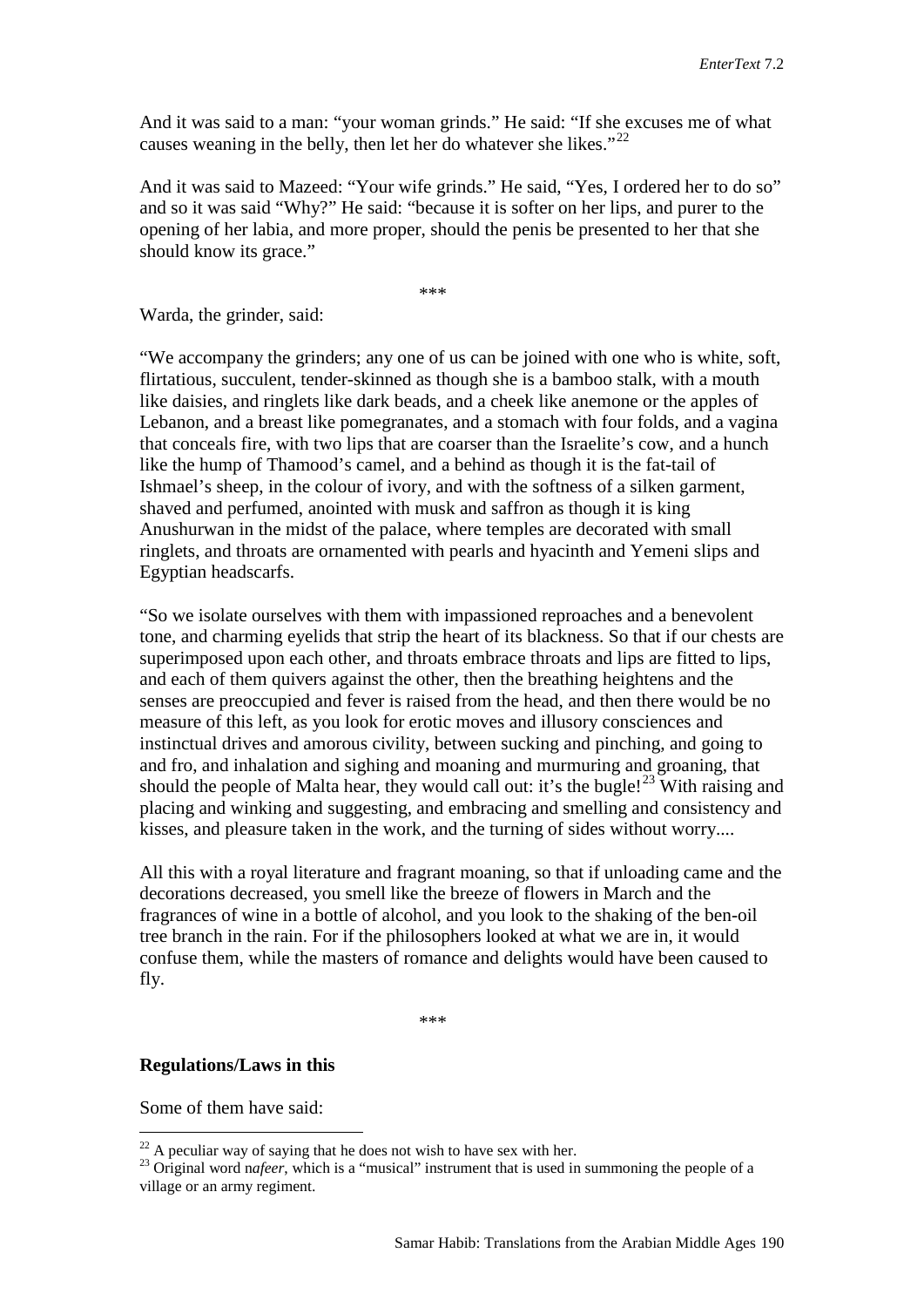One of the strangest things in her time And God is neither forgetful nor a breaker of promises That when two stay overnight together That a third would come between them.

Another:

I drank wine for love of romance/courtship And I inclined to grinding for fear of pregnancy So I had sex in remoteness, with my lover And I exceeded the men in the proficiency of the work If my grinding was convincing then it made me rich and caused me to reject the man

Another:

How much have we grinded sister, ninety pilgrimages More delightful and invisible than the entries of the penis head,  $24$  and than A pregnancy that pleases the enemy and worse than that, the reproaches Of the censurers And we are not limited in grinding, Like in fornication, even though it is more Delicious to the inclined.

\*\*\*

Another:

I was convinced by my lover and rejected a penis Whose disadvantages in that fate, shame us.

If it is said that I became pregnant, then annihilation of Illegitimate children narrows my chest So what excuse for the parents would I give? For fornication has broken The ropes of my back.

#### **Denouncement of Grinding**

Hashima spoke. She said:

"A Woman wrote to a lover of hers who had married and ceased to see her: 'My sister if everyone who saw a walking stick then started walking on it, because of whatever weakness he had, and benefited from it, then I would have excused you for not being able to walk except with a stick. But there is no admiration for your leaving

<span id="page-18-0"></span><sup>&</sup>lt;sup>24</sup> The original word is *Fayashil* which refers to the stimulation of the clitoris with the tip of the penis.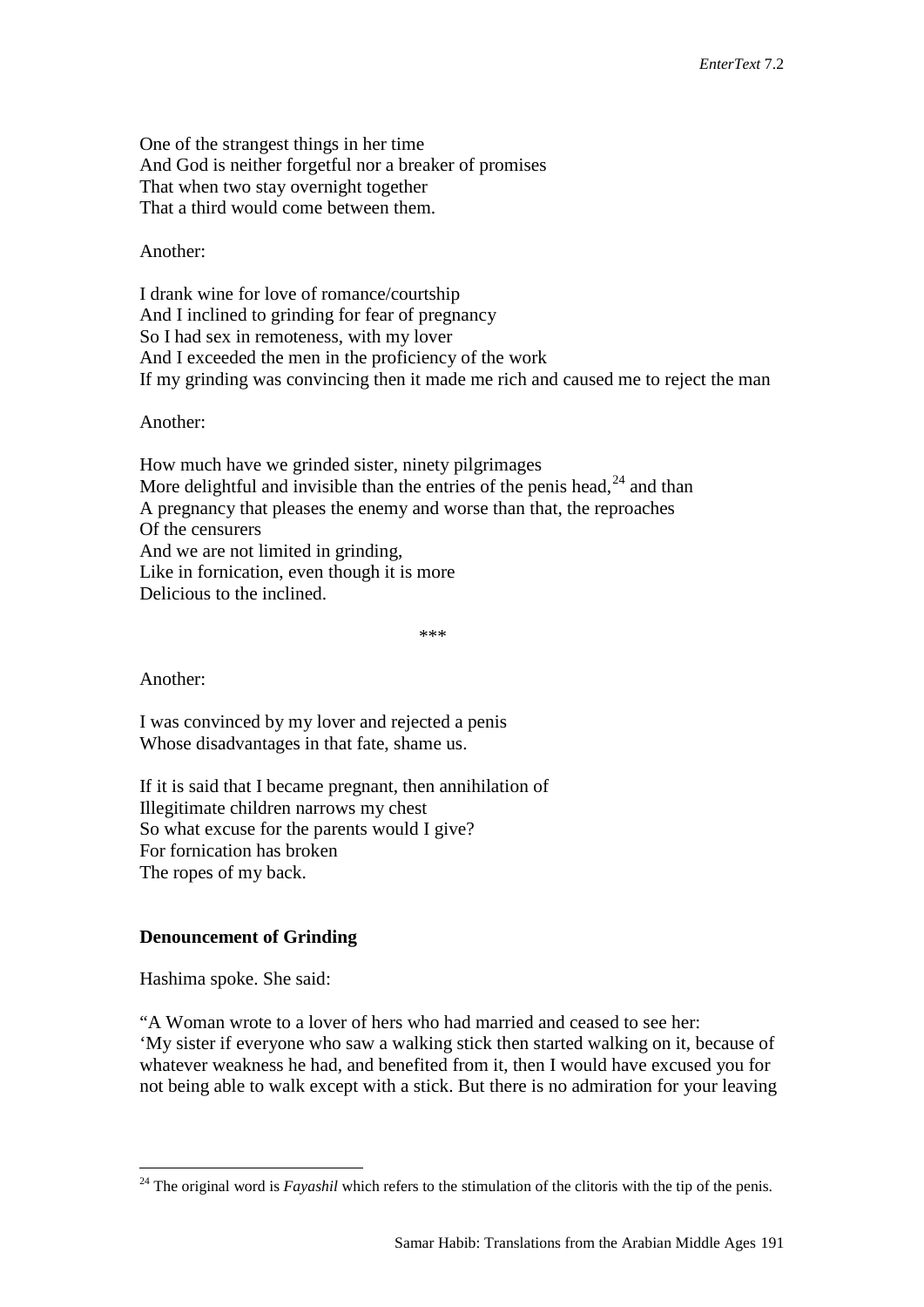what is in your nature, in order to walk in the darkness,  $25$  because this impoverishes your body.'

"So she wrote her a reply: 'My sister, I used to enjoy the beating of the drum before I enjoyed the sound of the flutes. So when I heard it, something in my heart knotted up that nothing except death can resolve. So make it easy on yourself, by not making my fate your business, because it has become easier on me, because of the privilege that I now have in my hands.'"

\*\*\*

And another wrote to a lover of hers who had tasted a man and accompanied him: "If the Muezzin never came down from the Mimbar, then no one would pray in the dwelling. So what is this admiration for a bucket that has been dipped in a thousand wells and then became yours, when its edges are dented and its rope is corroding? If you return to what is fair, then you will find that walking in the garden is easier than walking the arduous mountain road."

So she wrote a reply: "My sister, I used to eat onion without knowing the taste of damask rose, and radish. So when I ate them I swore that I would eat nothing else besides. No, [I swear] by your life, you did not come into my house ever, so expunge my love from your heart, because I have put, in place of your love, something that will only come out with breath [spirit]."

\*\*\*

And it was said to a grinder who married: "How was your night, last night?" She said: "I used to crave meat and I was not satiated until last night."

\*\*\*

And a grinder looked on a man with a large penis and she said: "There is a pounder such as this in the world and I beat my clothes with my hand? This won't be forever." And so she married.

#### **The Laws In This**

God has damned the grindings of saffron stigmas<sup>26</sup> Because they have exposed<sup>[27](#page-19-2)</sup> the fires of humans They have aroused a war without stabbing Only the clanging of shield against shield

\*\*\*

To another:

<span id="page-19-0"></span><sup>&</sup>lt;sup>25</sup> Primary use for a stick: to guide you in darkness, also a reference to poor execution of the sexual act.<br><sup>26</sup> Originally *Waras* which refers to the part of the Saffron plant (Crocus Sativus) that is yellow in

<span id="page-19-2"></span><span id="page-19-1"></span>colour; the stigma which is also known as the pistil is the female reproductive organ of the plant.

 $27$  Exposed in a scandalous manner.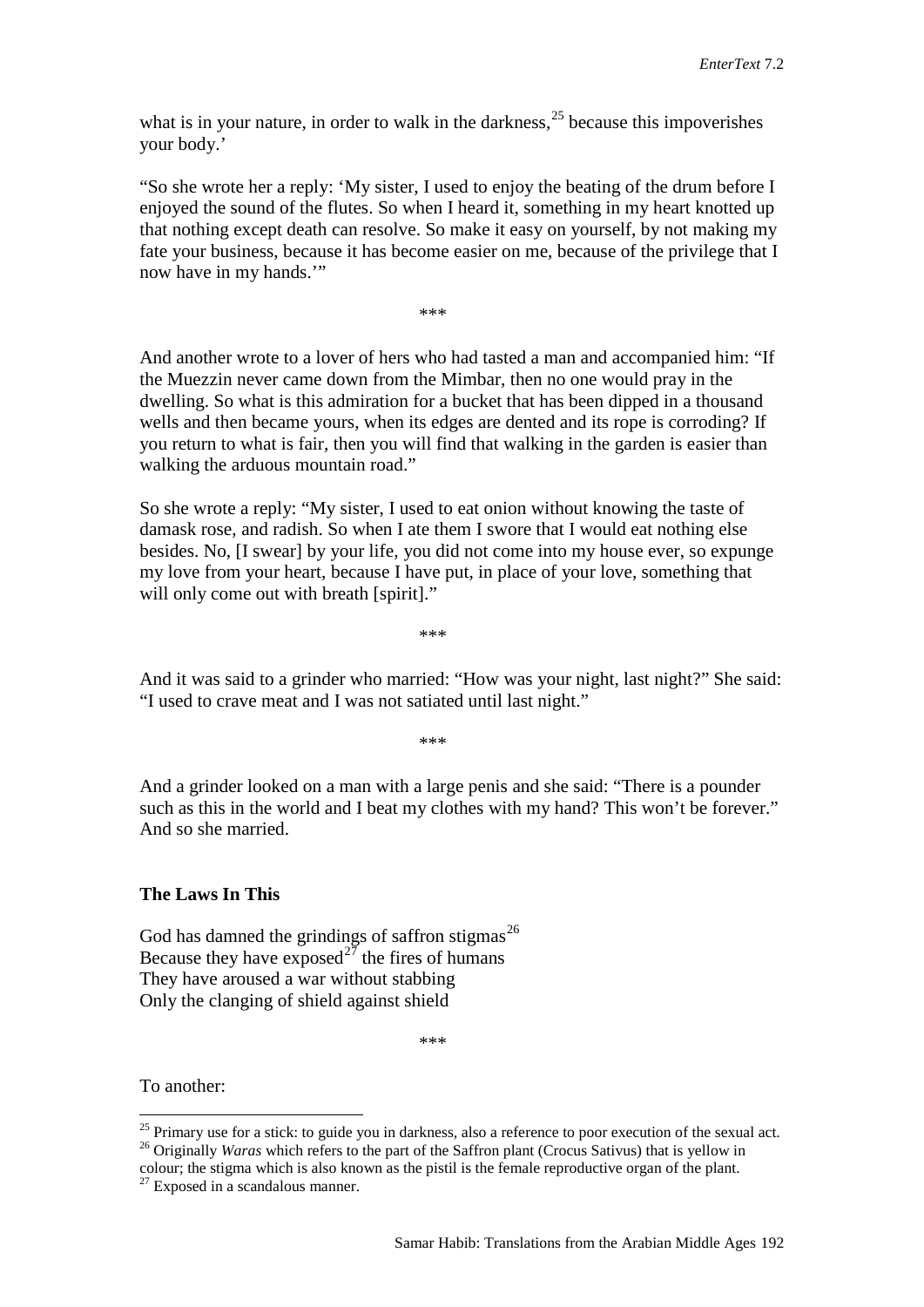For by God, should my penis come by you In the darkness between dawn and sunrise, at the time of Suhoor<sup>[28](#page-20-0)</sup> Then you would learn that all grinding is false And that the truth is in the tip of the penis.

\*\*\*

Another:

God damn you, you unfaithful whore How do you rub your pubis with another pubis When every house that is covered by a ceiling Must have a pillar in the middle of it.

\*\*\*

Another:

Hey you—dignitaries<sup>[29](#page-20-1)</sup> of grinding in west and east Wake up—for fucking is better than grinding Wake up—because food<sup>[30](#page-20-2)</sup> is craved with bread And bread cannot be softened in the throat by bread

If they were to patch holes in the same manner Then what kind of wit would patch a hole with a hole? And is the hammer of any use without its stick $31$ If it was needed one day for hammering?

\*\*\*

Another:

Leave the grinding that has exhausted you falsely For no grinder is satisfied by grinding And there is beneath you the tip of a knob that thickens and lengthens With which you could do whatever you like in terms of pounding and thinning out. When, on your life, have you ever seen an attempt to fill a hole with a hole?

Another:

<span id="page-20-0"></span><sup>&</sup>lt;sup>28</sup> Suhoor: A time before daylight where the faster, especially during the month of Ramadan, can eat her/his last meal before abstinence from food throughout the daylight. The faithful also abstain from sexual thoughts and activity during the light of day. An erection, for a man, during daylight in the month of Ramadan, constitutes breaking the fast.

<span id="page-20-1"></span><sup>&</sup>lt;sup>29</sup>The original word is *Thawat* which may mean "dignitaries" or simply "those in possession of." Since the word has such an interesting connotation, contrary to the reprimanding tone of the poem, I thought it fit to preserve the contradiction.

<span id="page-20-3"></span><span id="page-20-2"></span> $30$  i.e. food filling eaten with bread.<br> $31$  i.e. handle.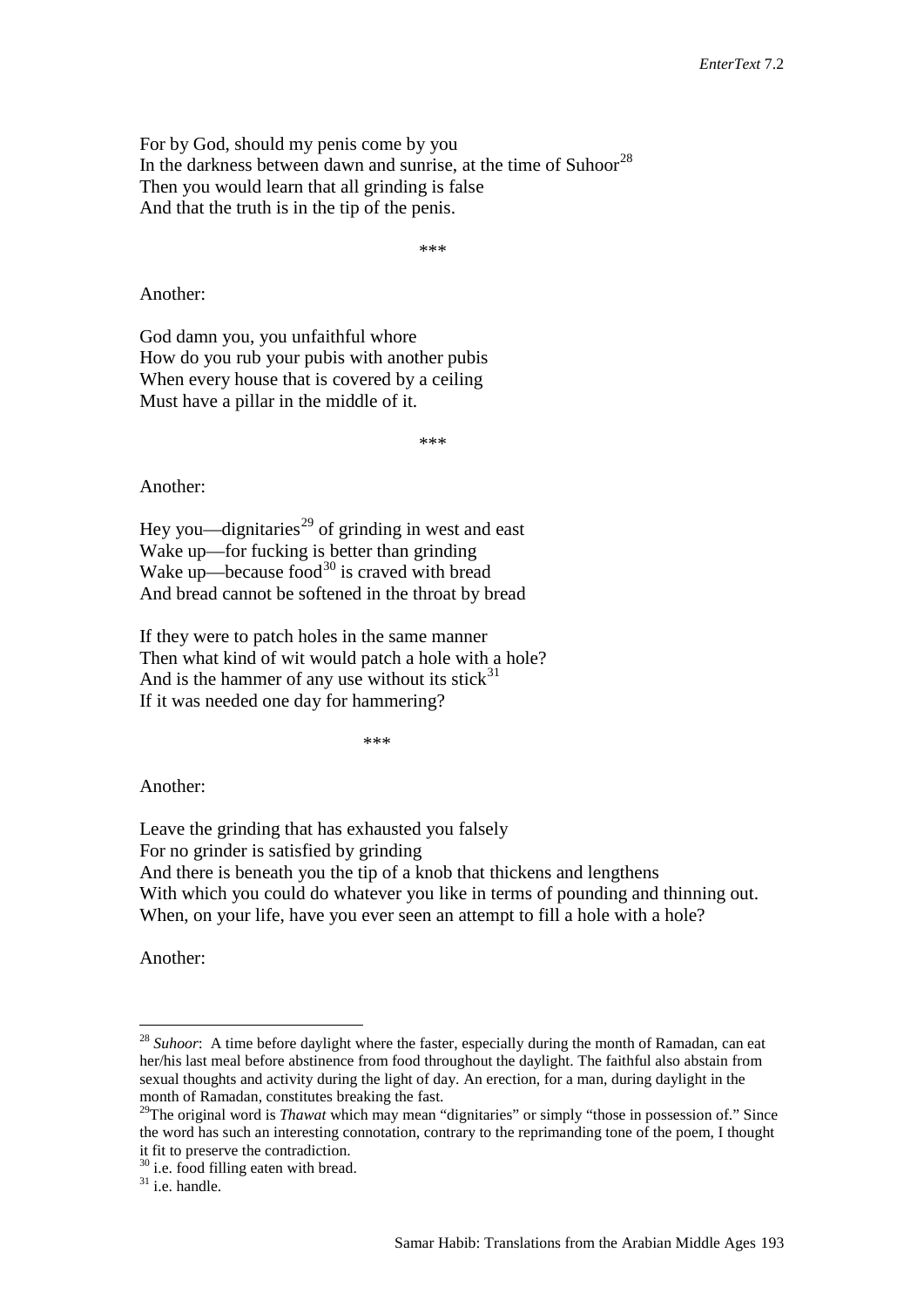Say to whoever fancies grinding, which God has prohibited because there is no good in it:

You have erred, you who are full of virtue, if you put Isaac in place of Zabeer.<sup>[32](#page-21-0)</sup>

-------------------------------------------------------------------------------------------------

#### **From** *Diwan Al-Sababa* **by Ibn Abi Hajala (c. 1421). Hypertext available from http://www.alwaraq.net P. 87.**

The *Amrad* are preoccupied with promiscuity and the people's women are preoccupied with grinding. Every sex is unto itself sufficient And such is the solace to the kinsfolk of wantonness.

**\*\*\***

The following is a polite response to a woman who deserves to have it said, if only to be fair to her:

Enamoured of grinding You have been crying over it with every eye

[Lacuna]

It has been told that a man entered a house where he found two women grinding. So the one on top pulled him and put him in her place, and he said that this is a matter that requires ropes and men.

Our Sheik Zein Addin Ibn Al-Wardi recited a poem about women of our time:

Say to whoever fancies grinding Which the Good God has prohibited You err perfectly good lady When you put Isaac in place of Zabeer.

And another said:

Say to her who grinds, what are you grinding for? Nothing satisfies your burning thirst Except these poor, bald, shaven saddlebags.

--------------------------------------------------------------------------------------

**From** *Kanz Al-Umal* **by Al-Mutqee Al-Hindi (c.1597). Hypertext available at [http://www.alwaraq.net](http://www.alwaraq.com/) P. 675.**

<span id="page-21-0"></span> $32$  The sounds of these names, which are in themselves references to figures in the Judeo-Christian-Muslim theological tradition, also connote the phonetics of the Arabic words for "grinding" and "penis" respectively.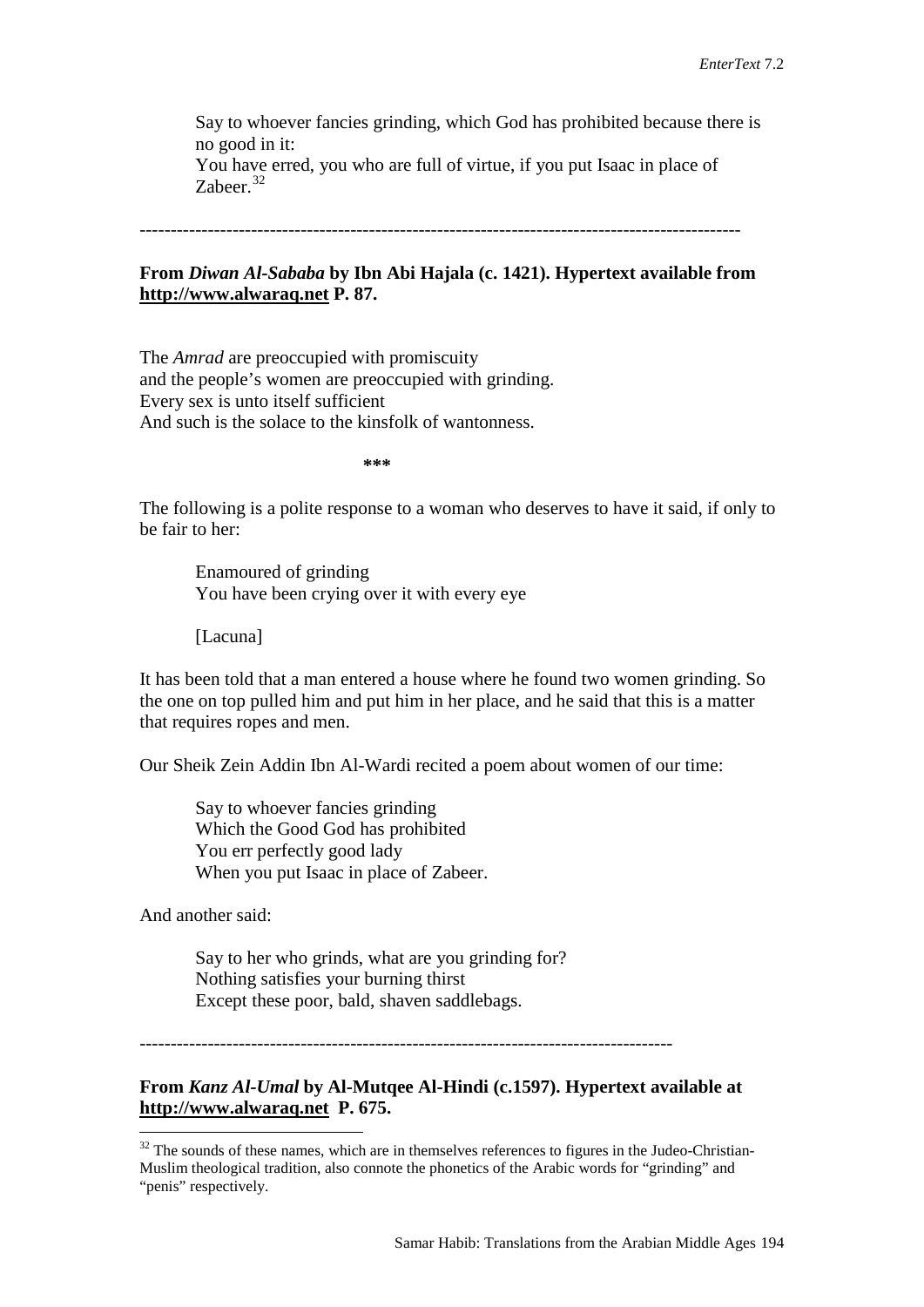From Wathala: Women grinding each other is fornication.

There are at least ten reasons for Lot's people's annihilation: Men having sex with each other, and their throwing of arrows and oars, and their playing with pigeons and beating of drums, for their drinking of alcohol, and cutting their beards and having long moustaches, for their whistling and wearing silk, and for women having sex with each other. Taken from Ibn Askar from Al-Hassan.

Women cannot marry each other, and a woman cannot marry herself, except the fornicator: she marries herself. Taken from Abi Hurreira.

-------------------------------------------------------------------------------------------------

**From** *Salwat Al-Ahzan lil Ijtinab 'an Mujalasat al-Ahdath wal Niswan* **by al-Mashtoolee (c. 1787) Hypertext available from [http://www.alwaraq.net](http://www.alwaraq.net/) P. 49.** 

Women having sex with each other is one of the major transgressions. Wathila Bin Al-Aska said: The messenger of God (p.b.u.h) said: "Grinding is women fornicating together."

He also said, p.b.u.h: "Female genitals on each other are like male genitals on female ones." He also said: "Women cannot have sex with each other without fornicating."<sup>[33](#page-22-0)</sup> He also said: "And thirdly God does not accept their doxology 'there is no God but Allah'—the rider and the ridden upon, whether they are a male or female couple."

And Ali said, God bless him: "If men became satisfied with men and women by women, there will be disfigurement and bombardment and hammering from the heavens." And Atta, citing Abi Harrira, God bless him: "The messenger of God (p.b.u.h) said: 'There comes a time when people marry male slaves and not women and they alternate between male slaves and women.' This sin is reinforced whenever the doer is not deterred from it."

Al Sheik Taki Addin Al-Hassani, God rest his soul, said in his explication of Abi Sjuja's book: "Women grinding each other is prohibited and they are reprehended for this because it is an unlawful act."

And the judge Abu Al-Tayib, God rest his soul, said: "This sin is the same as the sin of fornication on the strength of his saying (p.b.u.h): 'If a woman had sex with another woman then they are fornicators.' Also this is apparent when we are told that if a woman mounted another woman then God commands an angel to dress her in seventy garments and seventy armours of fire."

Effeminacy in Men and what it Entails.

<span id="page-22-0"></span> $33$  Can also be read: Women can only have sex with each other if they are fornicators.